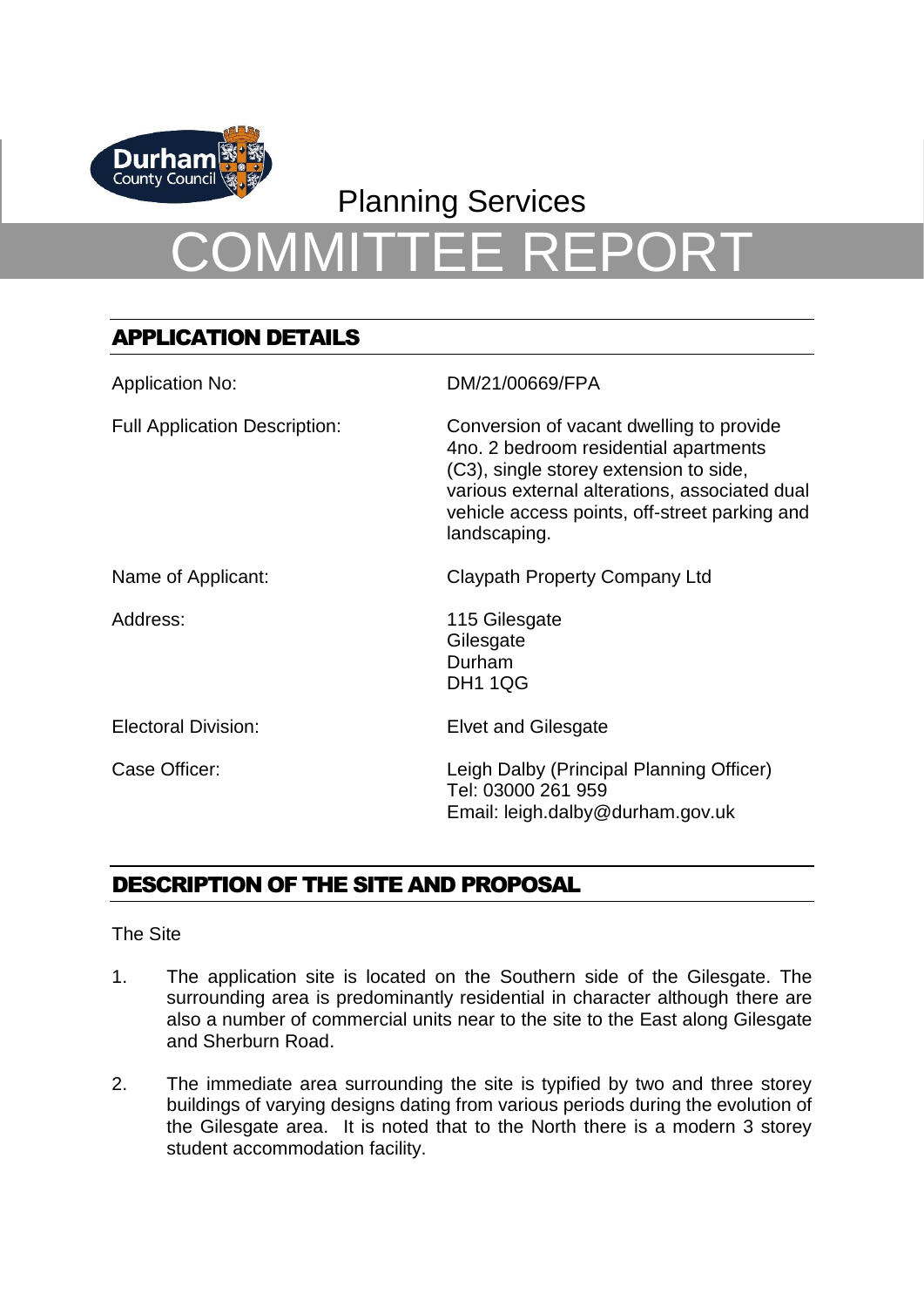3. The current application site area is approximately 1,345m² (0.13 hectare) in area which comprises a relatively level site, laid to hardstanding which is becoming increasingly overgrown, and a 2-storey dwelling with attached single storey building. Access to the current site is taken via Gilesgate Road to the north.

# The Proposal

- 4. The proposal seeks planning permission for the conversion and change use of the current buildings from a single House in Multiple Occupation and office accommodation, to 4no. 2 bed self-contained residential apartments, including a single storey extension to the side, along with new vehicle access points, offstreet parking and landscaping.
- 5. The proposed conversion would provide 1no. duplex apartment to the ground and first floor of the residential building, 1no. first floor apartment within the residential building and 2no. ground floor apartments within the former office building. Dedicated parking is proposed to the east of this adjacent to the main entrance to the accommodation. The proposal would introduce a new one-way access system taking a point of entry from St. Giles Close to the west with the point of egress onto Gilesgate Road. The proposal would also provide off-site parking spaces for 2no. cottages on St. Giles Close.
- 6. The application is reported to the Planning Committee at the request of the City of Durham Parish Council who consider that the application would result in adverse impact in terms of highway safety and as such should be determined by the committee.

# **PLANNING HISTORY**

7. No relevant planning history

# **PLANNING POLICY**

#### **NATIONAL POLICY**

- 8. The Government has consolidated all planning policy statements, guidance notes and many circulars into a single policy statement, the National Planning Policy Framework (NPPF), although the majority of supporting Annexes to the planning policy statements are retained. The overriding message is that new development that is sustainable should go ahead without delay. It defines the role of planning in achieving sustainable development under three topic headings – economic, social, and environmental, each mutually dependent.
- 9. The presumption in favour of sustainable development set out in the NPPF requires local planning authorities to approach development management decisions positively, utilising twelve 'core planning principles'. The following elements of the NPPF are considered relevant to this proposal;
- 10. NPPF Part 2 Achieving Sustainable Development The purpose of the planning system is to contribute to the achievement of sustainable development and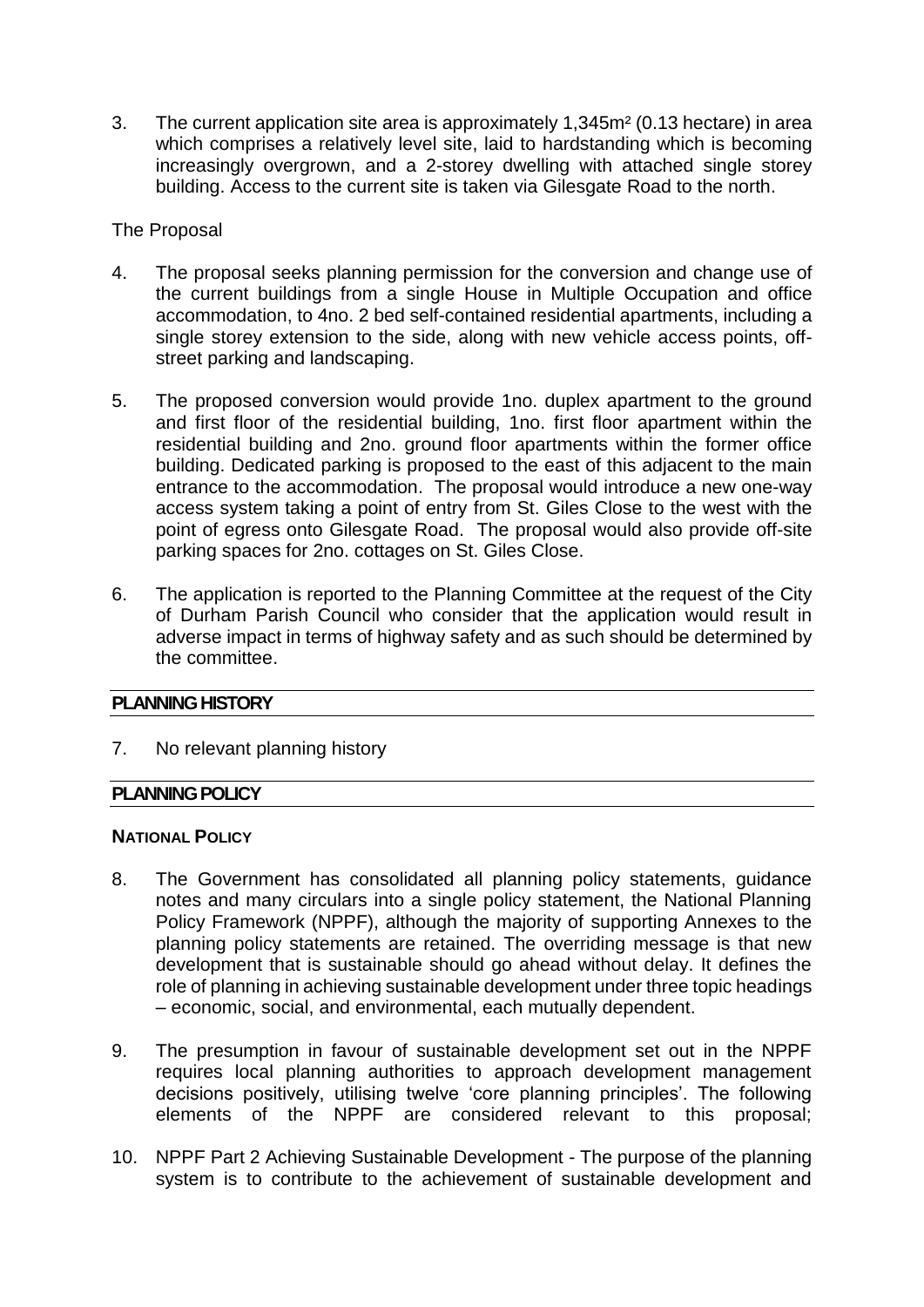therefore at the heart of the NPPF is a presumption in favour of sustainable development. It defines the role of planning in achieving sustainable development under three overarching objectives - economic, social and environmental, which are interdependent and need to be pursued in mutually supportive ways. The application of the presumption in favour of sustainable development for plan-making and decision-taking is outlined.

- 11. NPPF Part 4 Decision-Making Local planning authorities should approach decisions on proposed development in a positive and creative way. They should use the full range of planning tools available, including brownfield registers and permission in principle, and work proactively with applicants to secure developments that will improve the economic, social and environmental conditions of the area. Decision-makers at every level should seek to approve applications for sustainable development where possible.
- 12. NPPF Part 8 Promoting Healthy and Safe Communities The planning system can play an important role in facilitating social interaction and creating healthy, inclusive communities. Developments should be safe and accessible; Local Planning Authorities should plan positively for the provision and use of shared space and community facilities. An integrated approach to considering the location of housing, economic uses and services should be adopted.
- 13. NPPF Part 9 Promoting Sustainable Transport Encouragement should be given to solutions which support reductions in greenhouse gas emissions and reduce congestion. Developments that generate significant movement should be located where the need to travel will be minimised and the use of sustainable transport modes maximised.
- 14. NPPF Part 11 Making Effective Use of Land Planning policies and decisions should promote an effective use of land in meeting the need for homes and other uses, while safeguarding and improving the environment and ensuring safe and healthy living conditions. Strategic policies should set out a clear strategy for accommodating objectively assessed needs, in a way that makes as much use as possible of previously developed or 'brownfield' land.
- 15. NPPF Part 12 Achieving Well-Designed Places The Government attaches great importance to the design of the built environment, with good design a key aspect of sustainable development, indivisible from good planning.
- 16. NPPF Part 15 Conserving and Enhancing the Natural Environment Conserving and enhancing the natural environment. The Planning System should contribute to and enhance the natural and local environment by protecting and enhancing valued landscapes, geological conservation interests, recognising the wider benefits of ecosystems, minimising the impacts on biodiversity, preventing both new and existing development from contributing to or being put at unacceptable risk from pollution and land stability and remediating contaminated or other degraded land where appropriate.
- 17. NPPF Part 16 Conserving and Enhancing the Historic Environment Heritage assets range from sites and buildings of local historic value to those of the highest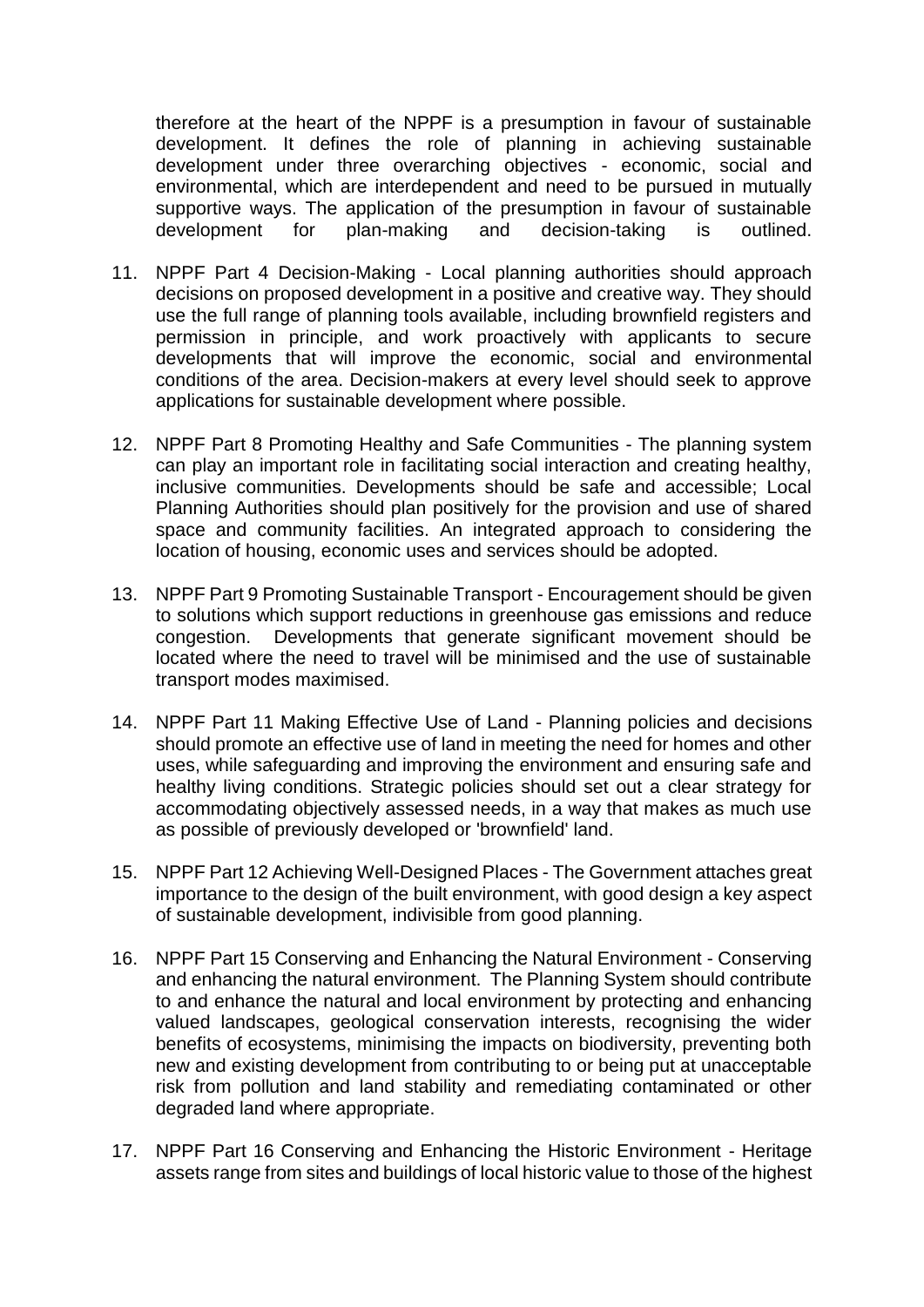significance, such as World Heritage Sites which are internationally recognised to be of Outstanding Universal Value. These assets are an irreplaceable resource and should be conserved in a manner appropriate to their significance, so that they can be enjoyed for their contribution to the quality of life of existing and future generations.

#### **LOCAL PLAN POLICY:**

- 18. The following policies within the County Durham Plan are considered relevant in terms of this proposal:
- 19. Policy 1 (Quantity of Development) outlines the levels of employment land and housing delivery considered to be required across the plan period.
- 20. Policy 6 (Development on Unallocated Sites) supports development on sites not allocated in the Plan or Neighbourhood Plan, but which are either within the builtup area or outside the built up area but well related to a settlement will be permitted provided it: is compatible with use on adjacent land; does not result in coalescence with neighbouring settlements; does not result in loss of land of recreational, ecological, or heritage value; is appropriate in scale, design etc to character of the settlement; it is not prejudicial to highway safety; provides access to sustainable modes of transport; retains the settlement's valued facilities; considers climate change implications; makes use of previously developed land and reflects priorities for urban regeneration.
- 21. Policy 16 (Durham University Development, Purpose Built Student Accommodation and Houses in Multiple Occupation) seeks to provides a means to consider student accommodation and proposals for houses in multiple occupation in ensure they create inclusive places in line with the objective of creating mixed and balanced communities.
- 22. Policy 21 (Delivering Sustainable Transport) requires all development to deliver sustainable transport by: delivering, accommodating and facilitating investment in sustainable modes of transport; providing appropriate, well designed, permeable and direct routes for all modes of transport; ensuring that any vehicular traffic generated by new development can be safely accommodated; creating new or improvements to existing routes and assessing potential increase in risk resulting from new development in vicinity of level crossings. Development should have regard to Parking and Accessibility Supplementary Planning Document.
- 23. Policy 25 (Developer Contributions) advises that any mitigation necessary to make the development acceptable in planning terms will be secured through appropriate planning conditions or planning obligations. Planning conditions will be imposed where they are necessary, relevant to planning and to the development to be permitted, enforceable, precise and reasonable in all other respects. Planning obligations must be directly related to the development and fairly and reasonably related in scale and kind to the development.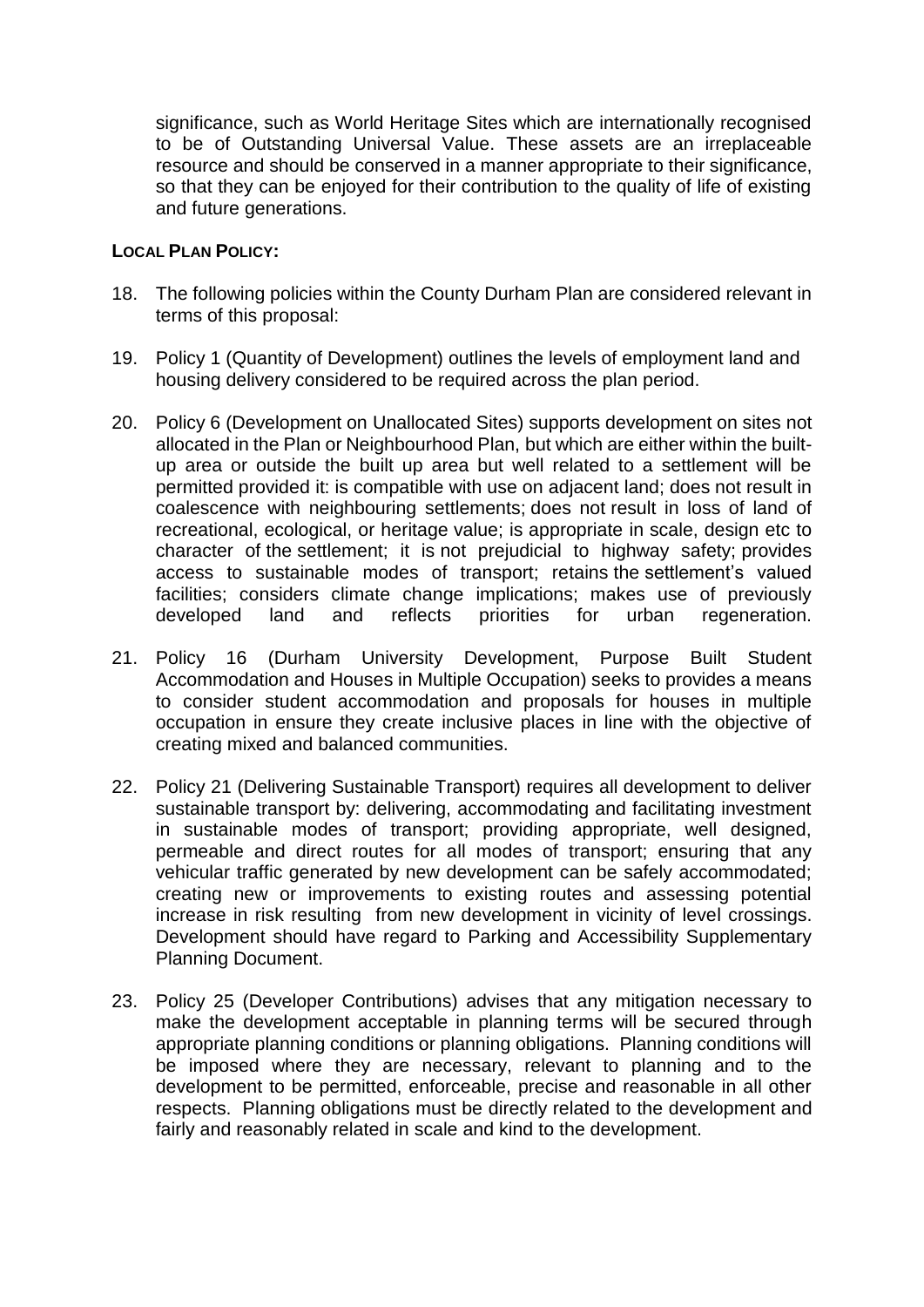- 24. Policy 26 (Green Infrastructure) states that development will be expected to maintain and protect, and where appropriate improve, the County's green infrastructure network. Advice is provided on the circumstances in which existing green infrastructure may be lost to development, the requirements of new provision within development proposals and advice in regard to public rights of way.
- 25. Policy 27 (Utilities, Telecommunications and Other Broadcast Infrastructure) supports such proposals provided that it can be demonstrated that there will be no significant adverse impacts or that the benefits outweigh the negative effects; it is located at an existing site, where it is technically and operationally feasible and does not result in visual clutter. If at a new site then existing site must be explored and demonstrated as not feasible. Equipment must be sympathetically designed and camouflaged and must not result in visual clutter; and where applicable it proposal must not cause significant or irreparable interference with other electrical equipment, air traffic services or other instrumentation in the national interest.
- 26. Policy 28 (Safeguarded Areas). Within safeguarded areas development will be subject to consultation with the relevant authority and will be permitted where it can be demonstrated that it would unacceptably adversely affect public safety, air traffic safety, the operation of High Moorsely Meteorological Officer radar.
- 27. Policy 29 (Sustainable Design) requires all development proposals to achieve well designed buildings and places having regard to SPD and sets out 18 elements for development to be considered acceptable, including: positive contribution to areas character, identity etc.; adaptable buildings; minimising greenhouse gas emissions and use of non-renewable resources; providing high standards of amenity and privacy; contributing to healthy neighbourhoods; and suitable landscape proposals. Provision for all new residential development to comply with Nationally Described Space Standards, subject to transition period.

Provision for alterations and extensions to residential property to be sympathetic to existing building and character and appearance of area

Provision for signage, adverts, street furniture and public art to be appropriate and sympathetic to users and local setting and not detrimental to visual amenity or public highway safety

Provision for major developments to appropriately consider the public realm in terms of roads, paths, open spaces, landscaping, access and connectivity, natural surveillance, suitable private and communal amenity space that is well defined, defensible and designed to the needs of its users.

Provision for new major residential development to be assessed against Building for Life Supplementary Planning Document, to achieve reductions in CO2 emissions, to be built to at least 30 dwellings per hectare subject to exceptions. All new development to achieve BREEAM minimum rating of 'very good'.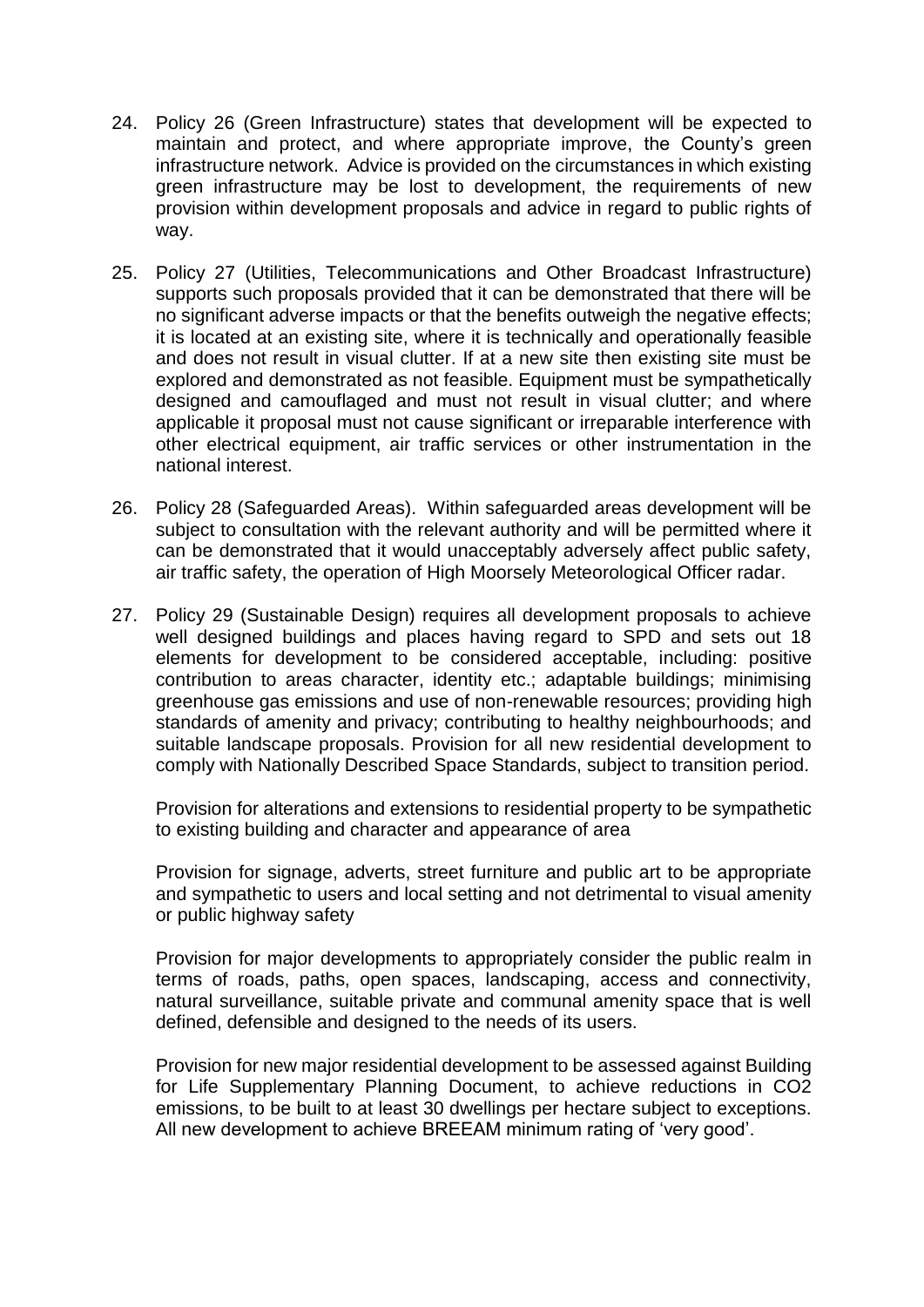- 28. Policy 31 (Amenity and Pollution) sets out that development will be permitted where it can be demonstrated that there will be no unacceptable impact, either individually or cumulatively, on health, living or working conditions or the natural environment and that can be integrated effectively with any existing business and community facilities. Development will not be permitted where inappropriate odours, noise, vibration and other sources of pollution cannot be suitably mitigated against, as well as where light pollution is not suitably minimised. Permission will not be granted for locating of sensitive land uses near to potentially polluting development. Similarly, potentially polluting development will not be permitted near sensitive uses unless the effects can be mitigated.
- 29. Policy 32 (Despoiled, Degraded, Derelict, Contaminated and Unstable Land) requires that where development involves such land, any necessary mitigation measures to make the site safe for local communities and the environment are undertaken prior to the construction or occupation of the proposed development and that all necessary assessments are undertaken by a suitably qualified person.
- 30. Policy 33 (Renewable and Low Carbon Energy) states that renewable and low carbon development energy development in appropriate locations will be supported. In determining planning applications for such projects significant weight will be given to the achievement of wider social, environmental and economic benefits. Proposals should include details of associate developments including access roads, transmission lines, pylons and other ancillary buildings. Where relevant, planning applications will also need to include a satisfactory scheme to restore the site to a quality of at least its original condition once operations have ceased. Where necessary, this will be secured by bond, legal agreement or condition.
- 31. Policy 35 (Water Management) requires all development proposals to consider the effect of the proposed development on flood risk, both on-site and off-site, commensurate with the scale and impact of the development and taking into account the predicted impacts of climate change for the lifetime of the proposal. All new development must ensure there is no net increase in surface water runoff for the lifetime of the development*.* Amongst its advice, the policy advocates the use of SuDS and aims to protect the quality of water
- 32. Policy 44 (Historic Environment) seeks to ensure that developments should contribute positively to the built and historic environment and seek opportunities to enhance and, where appropriate, better reveal the significance and understanding of heritage assets. The policy advises on when harm or total loss of the significance of heritage assets can be accepted and the circumstances/levels of public benefit which must apply in those instances.
- 33. Policy 45 Durham Castle and Cathedral Word Heritage Site states that new development within or affecting the World Heritage Site and its setting will be required to sustain and enhance the significance of the designated asset, be based on an understanding of the Outstanding Universal Value of the site, having regard to the adopted World Heritage Site Management Plan and Statement of Outstanding Universal Value and protect and enhance the Outstanding Universal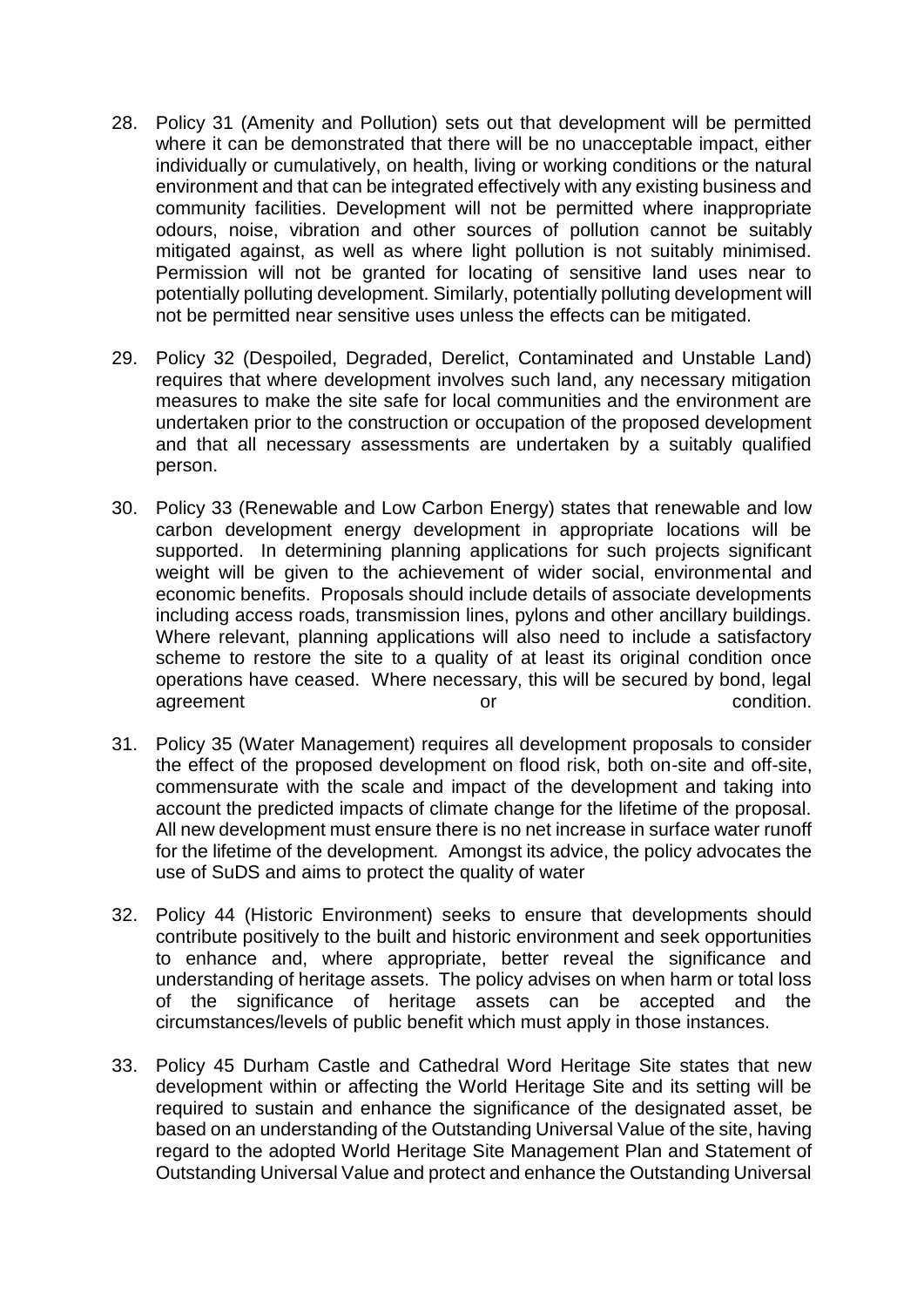Value, the immediate and wider setting and important views across, out of, and into the site. Development that would result in harm to the Outstanding Universal Value of the World Heritage Site or its setting will not be permitted other than in wholly exceptional circumstances.

# **NEIGHBOURHOOD PLAN POLICY**

- 34. Policy S1 Sustainable Development Requirements of all Development and Redevelopment Sites Including all New Building, Renovations and Extensions seeks to sets out the economic, social and environmental criteria that development proposals will be required to meet.
- 35. Policy H1: Protection and Enhancement of the World Heritage Site requires development within the Durham Cathedral and Castle World Heritage Site to sustain, conserve and enhance its outstanding universal value and support the current adopted management plan. Development within the WHS must take account of the historical and present uses of the site, propose high quality design, use appropriate materials and seek balance in respect of scale, density, massing, form, layout, landscaping and open spaces. Development proposals within Our Neighbourhood will need to sustain, conserve, and enhance the setting of the WHS where appropriate, by carrying out an assessment on how the development will affect the setting, including views to and from the WHS, protect important views and take opportunities to open up lost views and create new views and vistas.
- 36. Policy H2: The Conservation Areas expects development within the City Centre Conservation Area to sustain and enhance its special interest and significance identified within the conservation area character appraisal taking account of sustaining and enhancing the historic and architectural qualities of buildings, continuous street frontages, patterns, boundary treatments, floorscape and roofscapes, avoiding loss or harm of an element that makes a positive contribution to its individual significance and surrounding area, using appropriate scale, density, massing, form, layout and materials, using high quality design sympathetic to the character and context, its significance and distinctiveness.
- 37. Policy T1 Sustainable Transport Accessibility and Design seeks to ensure that development proposals will be required to demonstrate best practice in respect of sustainable transport accessibility and design.
- 38. Policy T2 Residential Car Parking supports developments with or impacting on car parking provided that car parking is designed to reduce vehicle movements on residential streets and is in designated bays or small groups separated by landscaping or features and designed with safety in mind. Consideration should be given to communal off street parking for dwellings without garages. Any EV requirements should not hinder movement by pedestrians or disabled people and should be in keeping with area character. The policy supports the use of car clubs. Should the parking demand require parking controls these will need to be funded through developer contributions.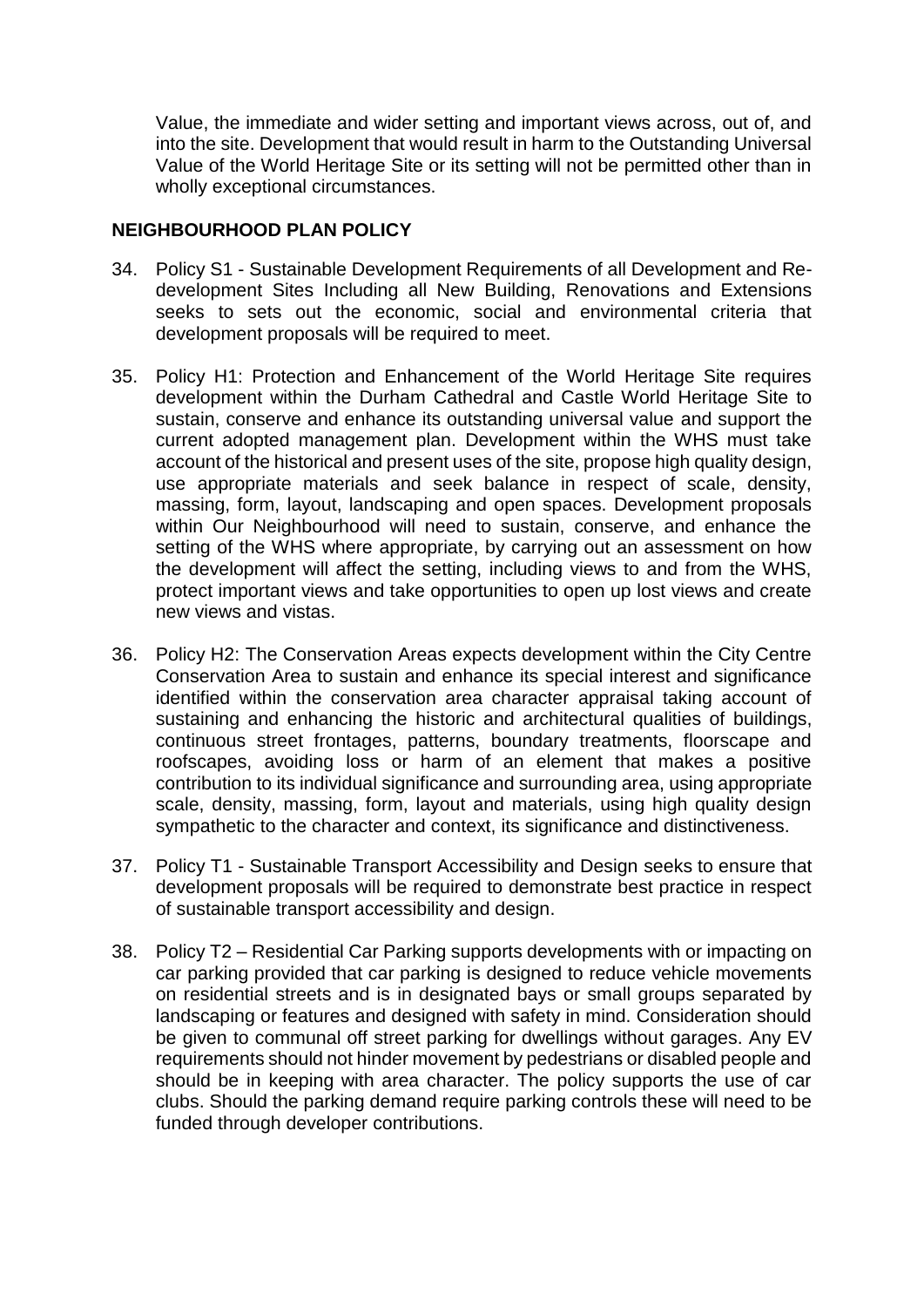- 39. Policy T3 Residential Storage for Cycles and Mobility Aids requires residential development including change of use to seek to provide storage facilities for cycles and, where appropriate mobility aids. Cycle parking should meet DCC standards and should be adaptable for other types of storage with access to electricity. Where there is communal storage and a travel plan this should be managed appropriately in terms of removal and capacity needs. Design and location of storage should accord with the style and context of the development
- 40. Policy D4 (Building Housing to the Highest Standards) states all new housing, extensions and other alterations to existing housing should be of high-quality design relating to the character and appearance of the local area, aesthetic qualities, external and internal form and layout, functionality, adaptability, resilience and improvement of energy efficiency and the reduction of carbon dioxide emissions.
- *The above represents a summary of those policies considered most relevant in the Development Plan the full text, criteria, and justifications of each may be accessed at<http://www.cartoplus.co.uk/durham/text/00cont.htm>*

# **CONSULTATION AND PUBLICITY RESPONSES**

#### **STATUTORY CONSULTEE RESPONSES:**

- 41. The following comments were received following consultation with Statutory and Internal consultees.
- 42. DCC Highways No objection after the applicant amended the proposal to introduce a one-way system which would only allow exit from the site onto Gilesgate. On this basis, the development is considered acceptable from a Highways perspective.
- 43. The Coal Authority No objection.
- 44. City of Durham Parish Council Whilst the Parish Council supports in principle efforts to regenerate this derelict area, it considers the scheme as proposed is completely unacceptable from a highway safety perspective and as such is contrary to key elements of the County Durham Plan, the Neighbourhood Plan and the NPPF. This application should therefore be refused without delay.

#### **INTERNAL CONSULTEE RESPONSES:**

45. DCC Design and Conservation – Subject to the use of appropriate materials, and notwithstanding the schedule of works (SOW) to the main building that is currently unknown, the proposed scheme would regenerate this vacant and derelict site. This would provide an enhancement to the significance of the Non-Designated Heritage Asset (NDHA), the character and appearance of the surrounding Conservation Area (CA) and the setting of nearby listed buildings. By default, the proposal would provide a slight benefit within the townscape setting of the WHS. It would not harm views towards, from or across the WHS or impact upon its Outstanding Universal Values conserving its significance in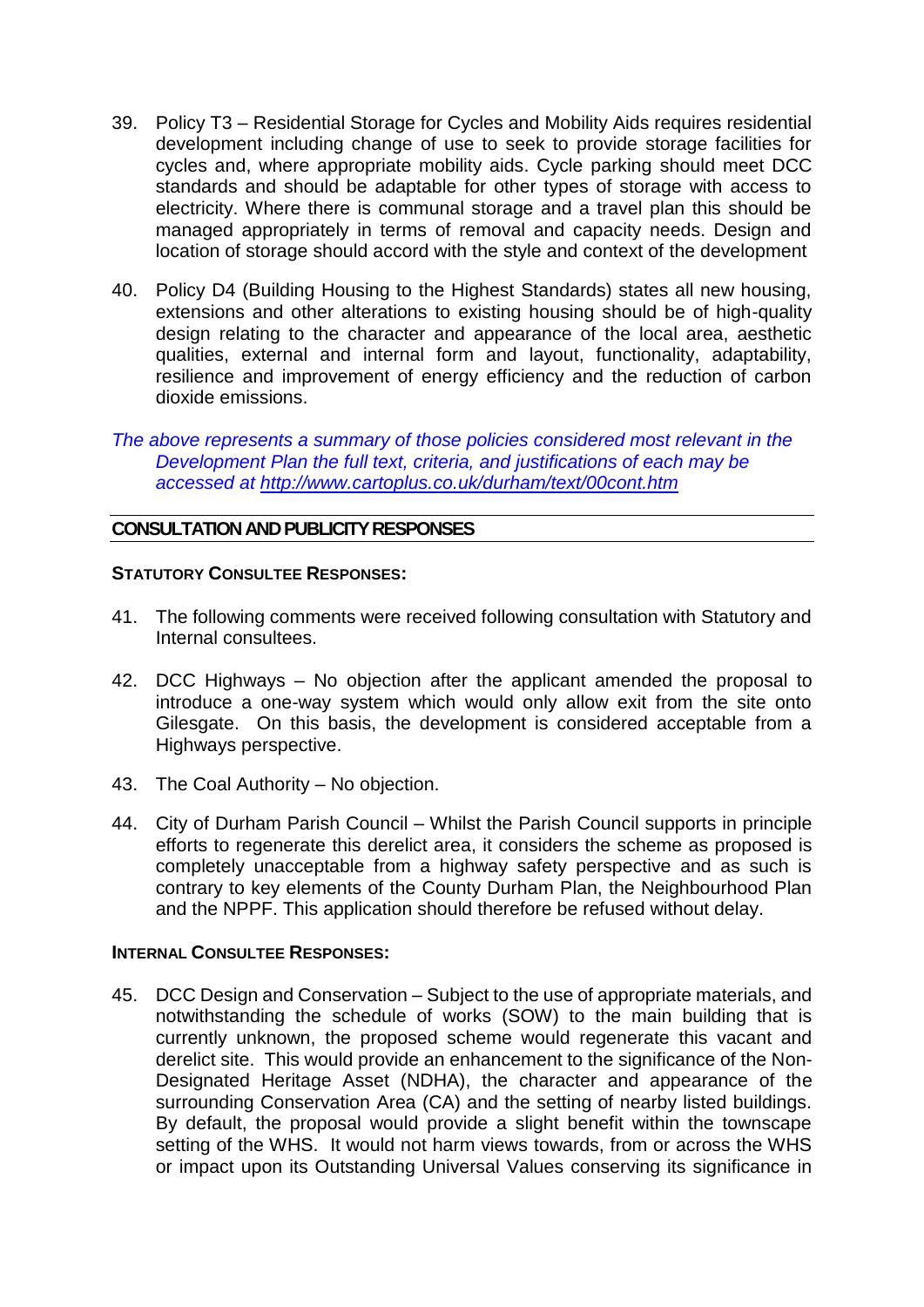this respect. It would therefore be suggested that the application would be in accordance with Sections 12 and 16 of the NPPF, Policies 29, 44 and 45 of the now adopted County Durham Plan, and Policies of S1, H1 and H2 of the Neighbourhood Plan.

- 46. DCC Env. Health Statutory Nuisance No objections subject to conditions to ensure appropriate mitigation is incorporated within the development sufficient to mitigate impact from noise and to achieve appropriate noise levels within the residential accommodation. The scheme should be submitted to and agreed by the LPA prior to first occupation.
- 47. DCC Spatial Policy Identify the principal policies relevant to the current proposal as being policies 6, 21, 29 and 31 of the CDP and that the impact on highways safety and the suitability of the vehicular access to the development should be assessed by the case officer in deciding upon the suitability of this location for residential development.
- 48. DCC Ecology No objection subject to the inclusion of a bat informative.

#### **NON-STATUTORY RESPONSES**

- 49. The following comments were received following consultation with non-statutory consultees:
- 50. Durham Constabulary (Architectural Liaison Officer) No objections to the proposal but recommends that the developer should consider the Secure by Design principles.
- 51. Durham University No response.
- 52. City of Durham Trust Property is a NDHA as such care must be taken in the means and materials of the renovation. Concerns are expressed in relation to the access road via St. Giles Close, and although we support the principle, we object to the dual access aspect of the proposal.

#### **PUBLIC RESPONSES**

53. The application has been publicised by way of site notice, press advert and 167no. notification letters sent to neighbouring properties, in response 7no. letters of objection, and 4no. representations were received, a summary of the points of objection are as follows:

**OBJECTION** 

- Already enough Student accommodation in the city
- No bin storage
- Car parking is an issue in the area, more houses and students will increase this further
- Noise and disturbance
- Access to the site is too narrow and dangerous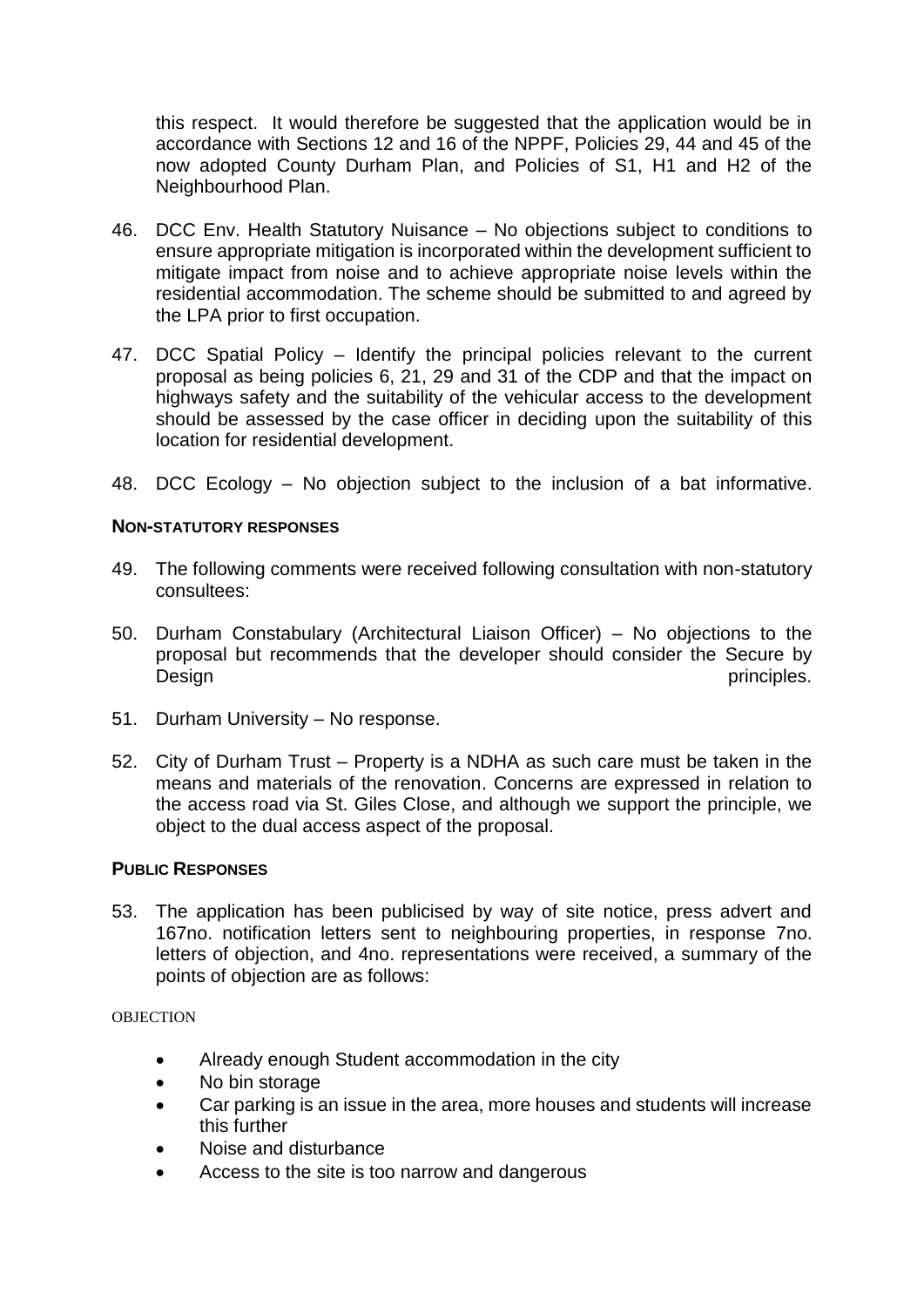- Residents of St. Giles Close will be in danger when leaving their homes
- Highway safety issues onto Gilesgate
- No access for Emergency vehicles and large delivery vehicles
- EV charging points no details provided

# **APPLICANTS STATEMENT:**

- 54.The application is for the creation of 4no. two-bedroom apartments within the property of 115 Gilesgate, Durham. Currently, the property consists of an existing dwelling with an adjoining cottage extension, designated as a House of Multi Occupation (HMO). The dwelling and cottage are currently vacant and in need of significant renovations to prevent the property from falling into disrepair and to prevent further break-in attempts.
- 55.The application proposes to renovate the existing property, keeping the original façade and character of the buildings. The proposal includes the improvement of the visual appearance of the dwelling and cottage, therefore improving the surrounding streetscape. There are potential economic and employment benefits that would arise from the construction and occupation of the proposed apartments and the investment in the area and regeneration of the vacant site.
- 56.The conversion of the dwelling and cottage into 4no. two-bedroom self-contained apartments will provide high-quality living, suitable for professionals who are working in Durham. The apartments would also have the additional benefits of the off-street parking with gated access and individual entrances to the properties. The gated access provides security, while simultaneously aiding in minimising the number of cars obstructing the main street. Additionally, the proposal provides parking for two of the neighbouring properties 131 and 132, improving their parking facilities.
- 57.The proposal would provide rare to the market character property apartments, with off-street parking facilities in a historic part of Durham, adding to the overall mix of accommodation in the area. This would make a positive contribution to the housing supply, regeneration of the vacant property, and improving the surrounding streetscape.

*The above represents a summary of the comments received on this application. The*  full written text is available for inspection on the application file which can be viewed *at [https://publicaccess.durham.gov.uk/online](https://publicaccess.durham.gov.uk/online-applications/search.do?action=simple&searchType=Application)[applications/search.do?action=simple&searchType=Application](https://publicaccess.durham.gov.uk/online-applications/search.do?action=simple&searchType=Application)*

# **PLANNING CONSIDERATIONS AND ASSESSMENT**

58. Section 38(6) of the Planning and Compulsory Purchase Act 2004 sets out that if regard is to be had to the development plan, decisions should be made in accordance with the development plan unless material considerations indicate otherwise. In accordance with Paragraph 47 of the National Planning Policy Framework (NPPF), the policies contained therein are material considerations that should be taken into account in decision-making. Other material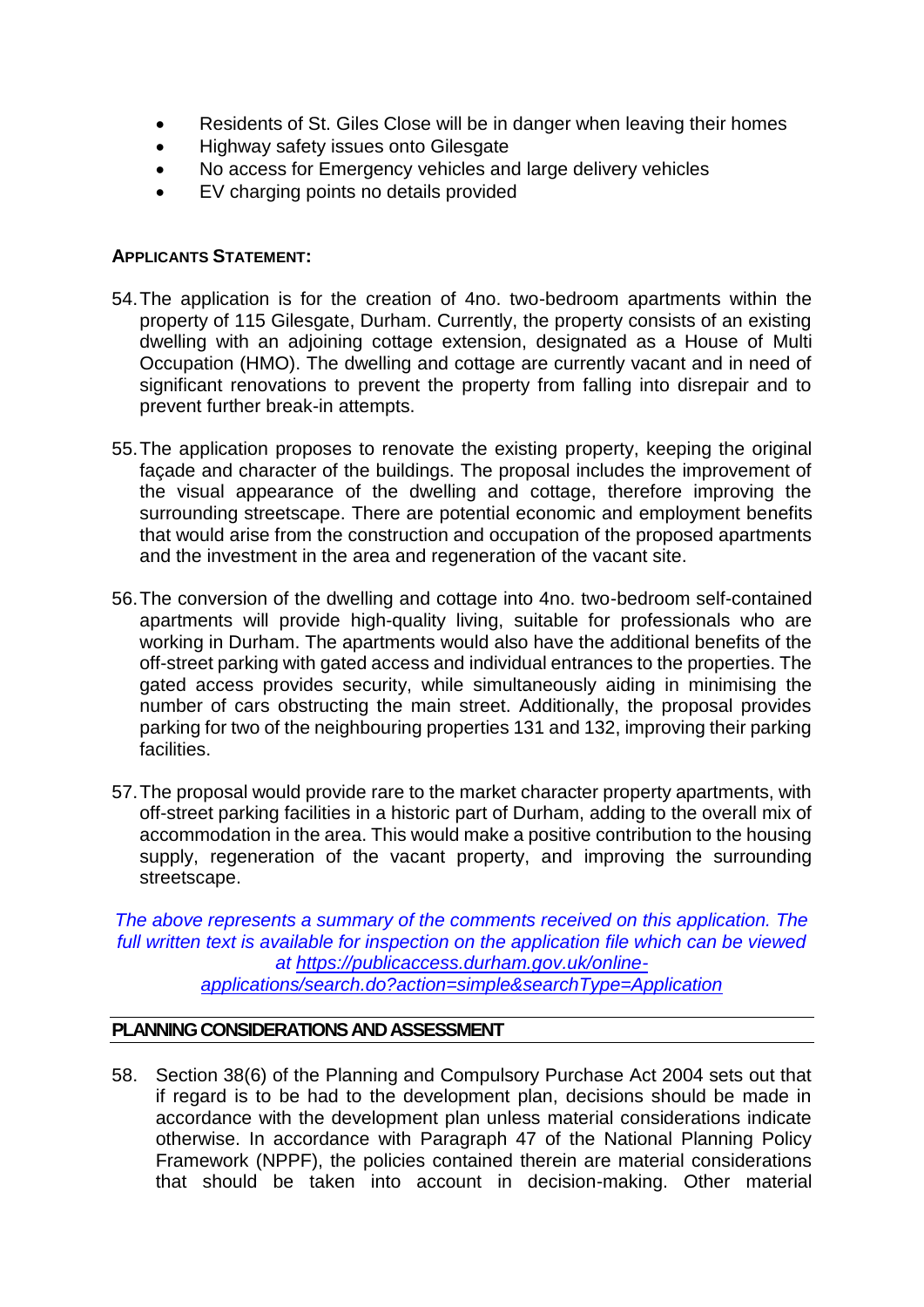considerations include representations received. In this context, it is considered that the main planning issues in this instance relate to the principle of the development, impact on non-designated heritage asset, the impact on residential amenity, the character and appearance of the area and visual amenity and highway safety.

#### Principle of Development

- 59. Policy 6 of the County Durham Plan supports development on sites which are not allocated in the Plan or Neighbourhood Plan, but which are either within the built-up area or outside the built up area but well related to a settlement, stating that such development will be permitted provided it is compatible with uses on adjacent land; does not result in coalescence with neighbouring settlements; does not result in loss of land of recreational, ecological, or heritage value; is appropriate in scale, design etc to character of the settlement; it is not prejudicial to highway safety; provides access to sustainable modes of transport; retains the settlement's valued facilities; considers climate change implications; makes use of previously developed land and reflects priorities for urban regeneration.
- 60. As detailed above, policy 6 of the CDP permits development on unallocated sites within built-up areas provided it meets the criteria set out within the policy. The site lies within the built-up area of Gilesgate and as such policy 6 is relevant. In this regard it is considered that the proposal can draw support in principle from this policy given that the site is located within close proximity to other residential uses and would not be prejudicial to any existing or permitted adjacent uses, subject to the impact on residential amenity, which is considered in greater detail elsewhere in this report (criteria a), it is within the existing built framework of Gilesgate and would not lead to coalescence with neighbouring settlements (criteria b), would not result in a loss of open land that has any recreational, ecological or heritage value (criteria c) and has easy access to sustainable transport and local facilities (criteria f) and the site makes best use of previously developed land (criteria i). Consideration of the requirements of criteria d, e, g, h of policy 6 are considered elsewhere within this report. It is not considered that criteria j is appropriate in relation to this proposal.
- 61. It is therefore considered that the principle of residential accommodation in this location is acceptable subject to the relevant material considerations as set out below.
- 62. Given the proposal relates to residential accommodation which may be attractive to students, Policy 16 (Durham University Development, Purpose Built Student Accommodation and Houses in Multiple Occupation) of the County Durham Plan is also relevant which requires that such development, even if not intended for Students, should be assessed against the requirements of Policy 16(2). The fundamental aim in this regard is ensuring that communities create/maintain inclusive places in line with the objective of creating mixed and balanced communities.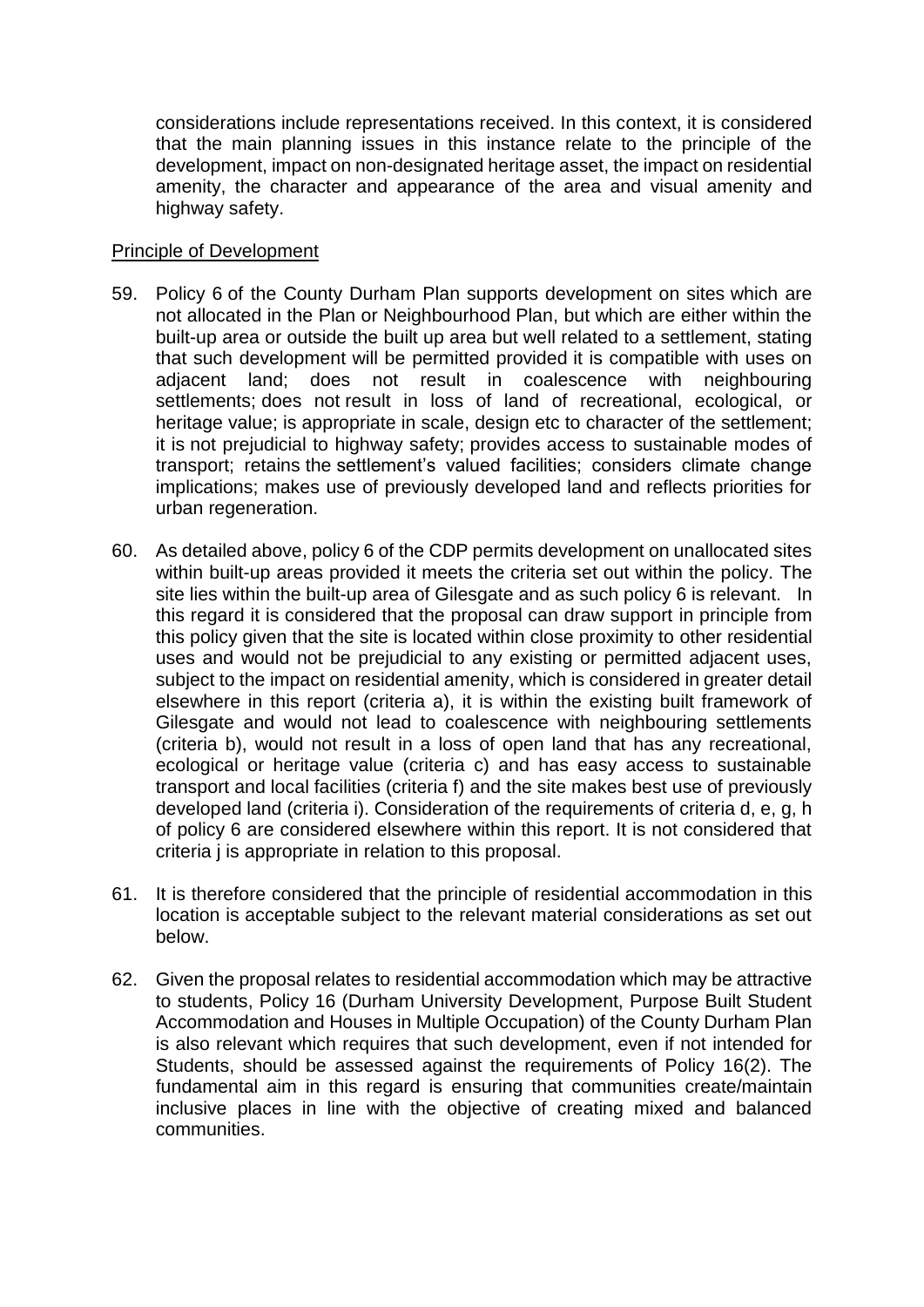- 63. Part 2 of Policy 16 states that new PBSA development on sites not allocated for student accommodation will be required to demonstrate the following:
	- a) That there is a need for additional student accommodation of this type in this location
	- b) Consultation with the relevant education provider pursuant to the identified need
	- c) It would not result in a significant negative impact on retail employment leisure tourism housing or other of the council's regeneration objectives
	- d) The development is readily accessible to an existing university or college academic site or hospital and research site
	- e) The design and layout the student accommodation and siting of individual uses within the overall developments are appropriate to this location and in relation to the adjacent neighbouring uses
	- f) The internal design layout and size of the accommodation and facilities are appropriate standard
	- g) Activities of the occupants of the development will not have an unacceptable impact upon the amenity of the surrounding residents in itself or when considered alongside existing approved student housing provision prior to occupation in management plan or draft outline management plan appropriate to the scale of development shall be provided
	- h) the quantity of cycle and car parking provided has regard to the council's parking and accessibility guidelines: and
	- i) The applicant has shown that the security of the building and its occupants has been considered along with that of other local residents and legitimate users.
- 64. In taking each of these criteria in turn; with regard to criteria a) the supporting text for Policy 16 highlights that need can be considered in both quantitative and qualitative terms, with Paragraph 5.139 recognising that the student housing market is not static and that there needs to be choice in the market.
- 65. Durham University were consulted as part of the proposal, however did not respond directly to this application, however they have previously on a recent application for a PBSA provided the following information around the number of students living within the city and advises that there are 22,219 active students at Durham University as of 1st December 2021, and that of these 18,276 live within Durham City (DH1), 7,328 of which are residing in College affiliated accommodation (either owned by the University or leased from the private sector), and that for the next academic year they expect the numbers in College affiliated accommodation to rise to 7,528.
- 66. It should also be noted that the University have confirmed that 1,610 students have taken an option to study online for this academic year, which was an increase of 1351 from 259 students in December 2019 (pre-pandemic), but that the number of students studying online is expected to reduce post-pandemic.
- 67. The University Strategy 2017-2027 has a target of 21,500 active students by 2027 and the University acknowledges that it has exceeded this target for a short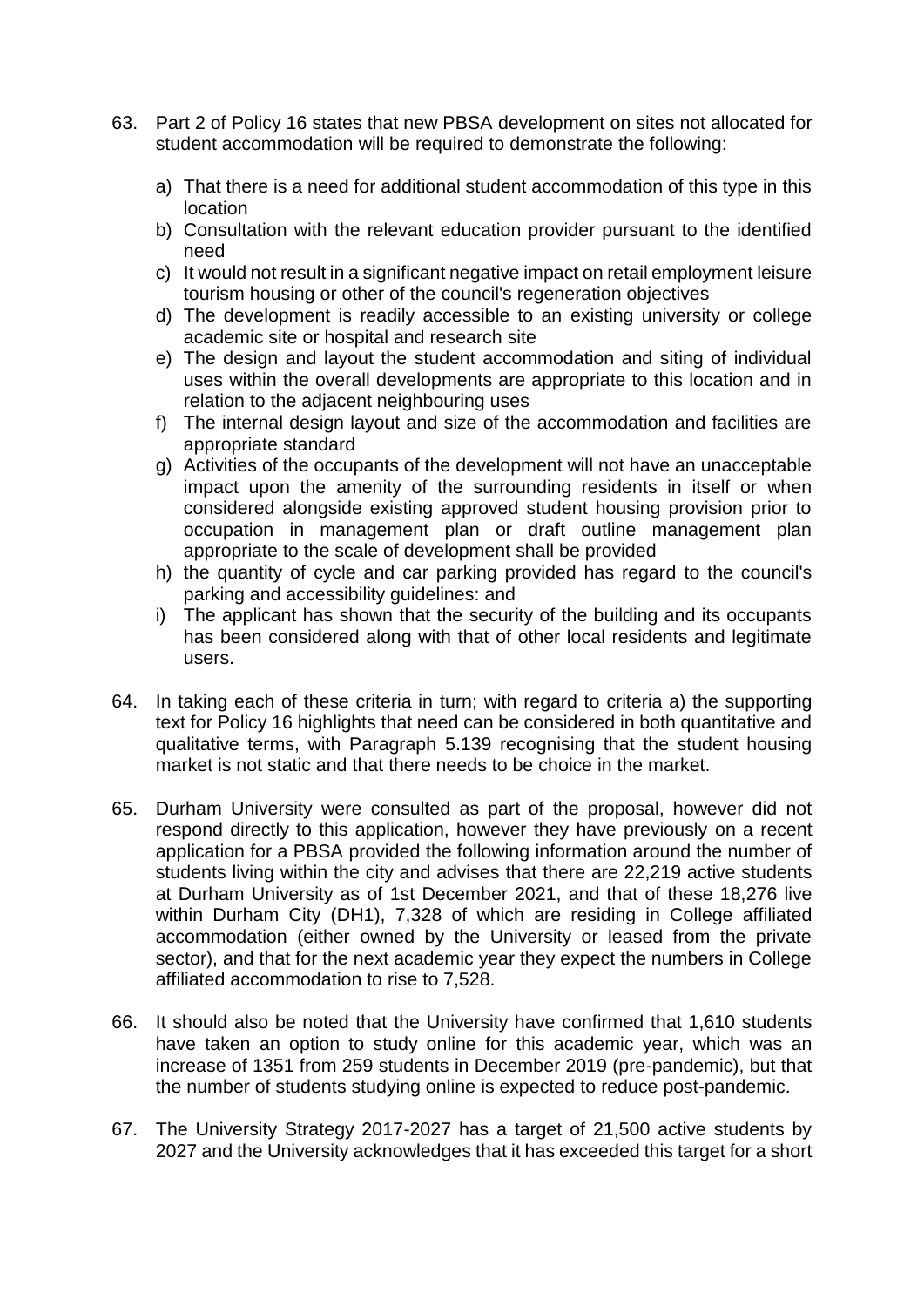period of time due to the outrun of the last two A-level cycles. However, they do note an expectation for this to return to the overall target in the coming years.

- 68. Whilst there is some question as to the likely quantitative demand for bedspaces covering the 2017 – 2027 period, supporting text to Policy 16 at 5.141 nevertheless advises that consideration of the need for additional student accommodation shall include, but not be limited to, University student growth forecasts and that PBSA can increase choice for the student population. Para. 5.146 recognises that PBSA should reflect the needs and aspirations of the student population.
- 69. The information provided by the University highlights that in quantitative terms need for student accommodation is currently met as student numbers are in excess of the universities projected figures for this period. However, the applicant has confirmed that whilst the proposal is not intended for students, (and as such consider that an assessment against student accommodation policies is unnecessary), nevertheless note that the properties last use was as a HMO, and as such if students were attracted to the site this would not create any significant adverse impacts and would provide a type of accommodation that would add to the choice and variety of housing accommodation on offer to the student market generally, providing an alternative to traditional HMO style housing or PBSA. Notwithstanding the above, the applicant has reiterated that student occupation is not the intended use.
- 70. In light of the above it is considered that whilst the proposal is unlikely to meet a quantitative demand, it would comply with policy 16a) of the CDP in that it would meet an identified need to broaden the choice and variety of student accommodation available within the city.
- 71. In relation to criteria b) it is noted that the applicant has consulted with Durham University and whilst the university did not respond to this, they have nevertheless provided comment in response to the formal consultation from the LPA. As such the requirements of policy 16 in this regard are considered to be satisfied.
- 72. With regard to criteria c) the proposal would see the reuse of a currently vacant building that would not impact on any retail, employment, leisure, tourism, housing or regeneration objectives within the city and as such it is considered to accord with this criterion of policy 16.
- 73. With regard to criteria d) the site is located approx. 350m from St. Hild and St. Bede College (Durham University Site) and is situated on a main bus route into and out of the city which provides readily available access to Durham University facilities. It is therefore considered that the proposal is acceptable in this regard.
- 74. Criteria e) relates to matters regarding the design and layout of the proposals which are considered in more detail elsewhere in the report.
- 75. In relation to criteria f) the internal layout of the accommodation and facilities are considered to be satisfactory and sufficient space provided.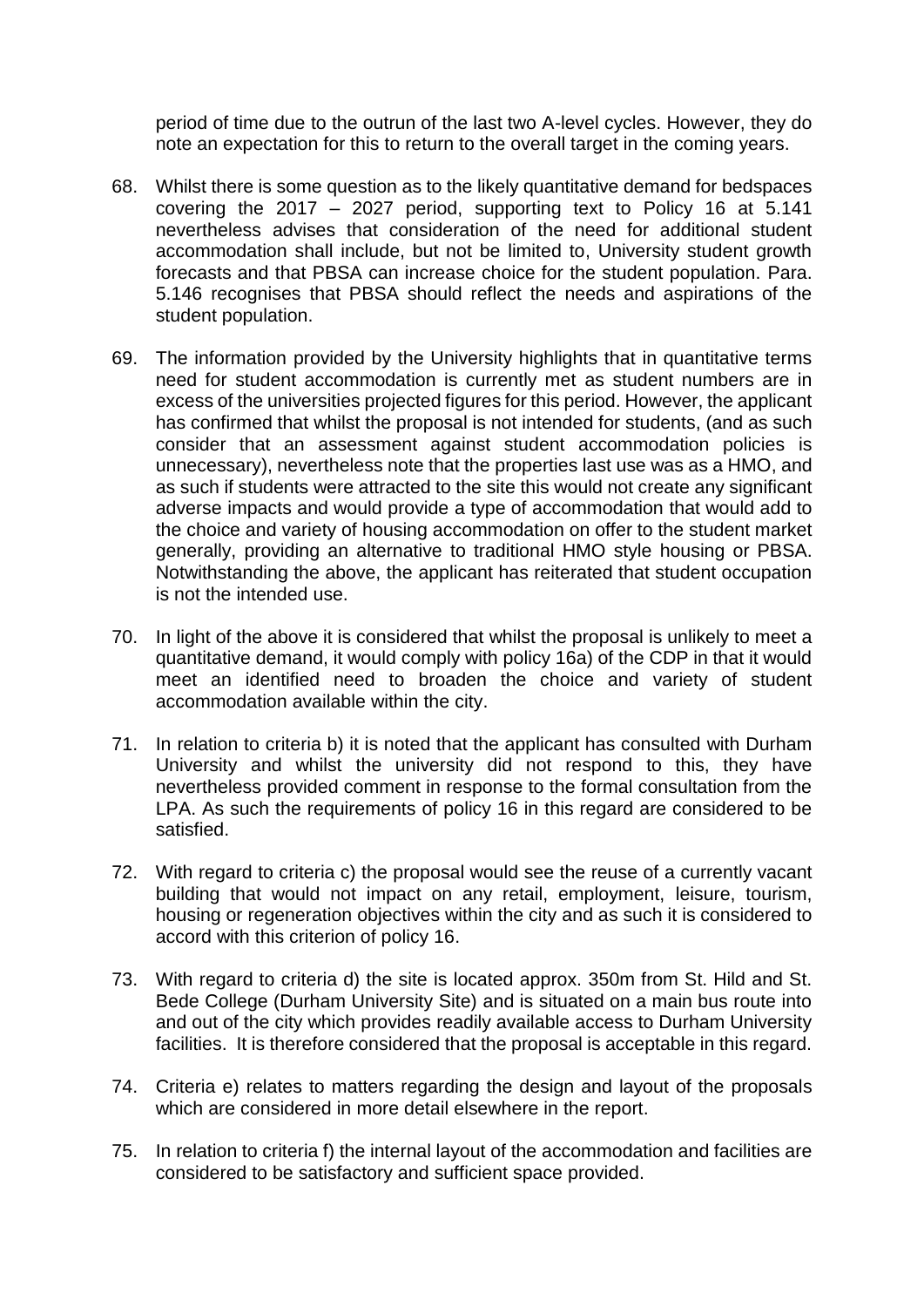- 76. Criteria g) relates to consideration of the impact of the development upon surrounding residents which is considered in detail elsewhere in the report. However, it is noted that the Council's Env. Health Statutory Nuisance team have raised no objections to the proposal subject to conditions requiring the submission and agreement of sound attenuation measures.
- 77. In regard to criteria h) the Council's Highway Engineers have considered the proposal and confirmed that the development is acceptable in highways safety terms although this is considered in more detail elsewhere in this report.
- 78. Having regard to criteria i) precise details of the security measures requested by the Durham Constabulary liaison officer are to be provided by way of an informative. Notwithstanding the above, precise details of the management of the units can be secured through the submission and agreement of a management strategy with details of all external lighting subject to agreement via planning condition.
- 79. The final element of Policy 16 for consideration is the impact of the proposal on designated and non-designated assets which is considered in greater detail elsewhere in this report.
- 80. In light of the above, and subject to consideration of compliance with criteria e and g of policy 16, and all other material considerations including the impact on heritage assets, the development is considered acceptable in principle, in accordance with Policy 16 of the CDP.

#### Impact on Heritage assets

- 81. When considering any application for planning permission that affects a conservation area, s.72 of the Planning (Listed Buildings and Conservation Areas) Act 1990 requires a local planning authority shall have special attention shall be paid to the desirability of preserving or enhancing the character or appearance of that area.
- 82. Policy 16 of the CDP states that 'Where appropriate, development will be expected to sustain the significance of designated and non-designated heritage assets, including any contribution made by their setting. Development proposals should contribute positively to the built and historic environment, and should seek opportunities to enhance and better reveal the significance and understanding of heritage assets whilst improving access where appropriate'.
- 83. The application site is located within Durham City Centre Conservation Area although the building itself is not a designated heritage asset. However, both the applicant and the Council's Design and Conservation Section are satisfied that the building should be classified as a non-designated heritage asset due to its historic interest.
- 84. Policy 44 of the County Durham Plan seeks to ensure that developments should contribute positively to the built and historic environment and seek opportunities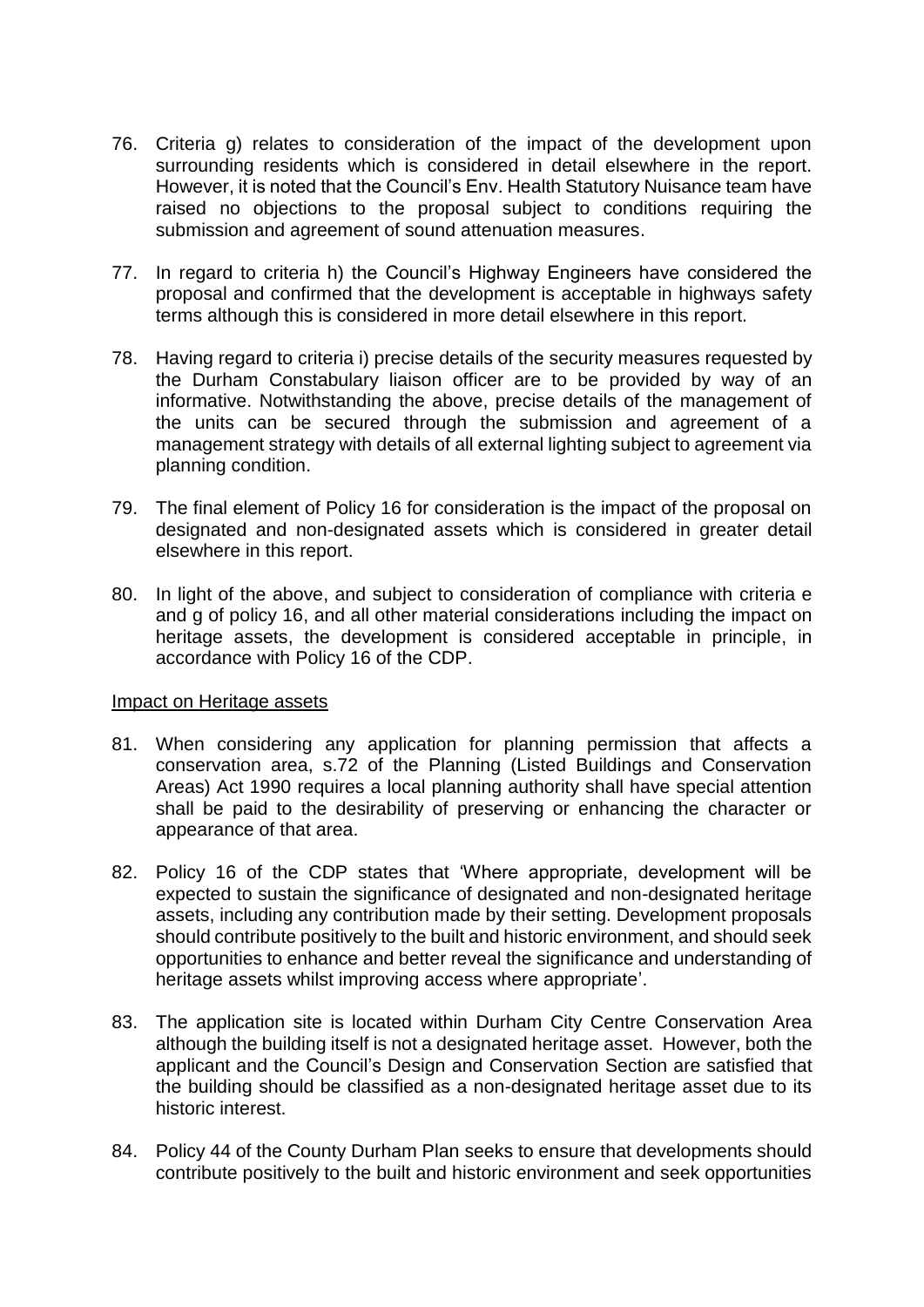to enhance and, where appropriate, better reveal the significance and understanding of heritage assets. The policy advises on when harm or total loss of the significance of heritage assets can be accepted and the circumstances/levels of public benefit which must apply in those instances.in relation to non-designated heritage assets *'A balanced judgement will be applied where development impacts upon the significance and setting of non-designated heritage assets'.*

- 85. Policy H2 (The Conservation Areas) of the DCNP expects development within the City Centre Conservation Area to sustain and enhance its special interest and significance identified within the conservation area character appraisal taking account of sustaining and enhancing the historic and architectural qualities of buildings, continuous street frontages, patterns, boundary treatments, floorscape and roofscapes, avoiding loss or harm of an element that makes a positive contribution to its individual significance and surrounding area, using appropriate scale, density, massing, form, layout and materials, using high quality design sympathetic to the character and context, its significance and distinctiveness.
- 86. Policy 45 of the County Durham Plan states that the Durham Castle and Cathedral World Heritage Site is a designated asset of the highest significance. Development within or affecting the World Heritage Site and its setting will be required to a) sustain and enhance the significance of the heritage asset, b) be based on an understanding of the Outstanding Universal Value of the site and c) protect and enhance the Outstanding Universal Value, the immediate and wider setting and important views across, out of, and into the site. Development that would result in harm to the Outstanding Universal Value of the World Heritage Site or its setting will not be permitted other than in wholly exceptional circumstances.
- 87. Policy H1 of the DCNP (Protection and Enhancement of the World Heritage Site) requires development within the Durham Cathedral and Castle World Heritage Site to sustain, conserve and enhance its outstanding universal value and support the current adopted management plan. Development within the WHS must take account of the historical and present uses of the site, propose high quality design, use appropriate materials and seek balance in respect of scale, density, massing, form, layout, landscaping and open spaces. Development proposals within Our Neighbourhood will need to sustain, conserve, and enhance the setting of the WHS where appropriate, by carrying out an assessment on how the development will affect the setting, including views to and from the WHS, protect important views and take opportunities to open up lost views and create new views and vistas.
- 88. The Council's Design and Conservation Section has assessed the proposal and concluded that subject to the submission and agreement of a scheme of works to be secured through planning condition, the proposal would deliver an enhancement to the significance of the NDHA and the character and appearance of the Conservation Area and the townscape of the WHS through the reintroduction of a positive use to a currently vacant and unused NDHA which at present detracts from the visual amenity of area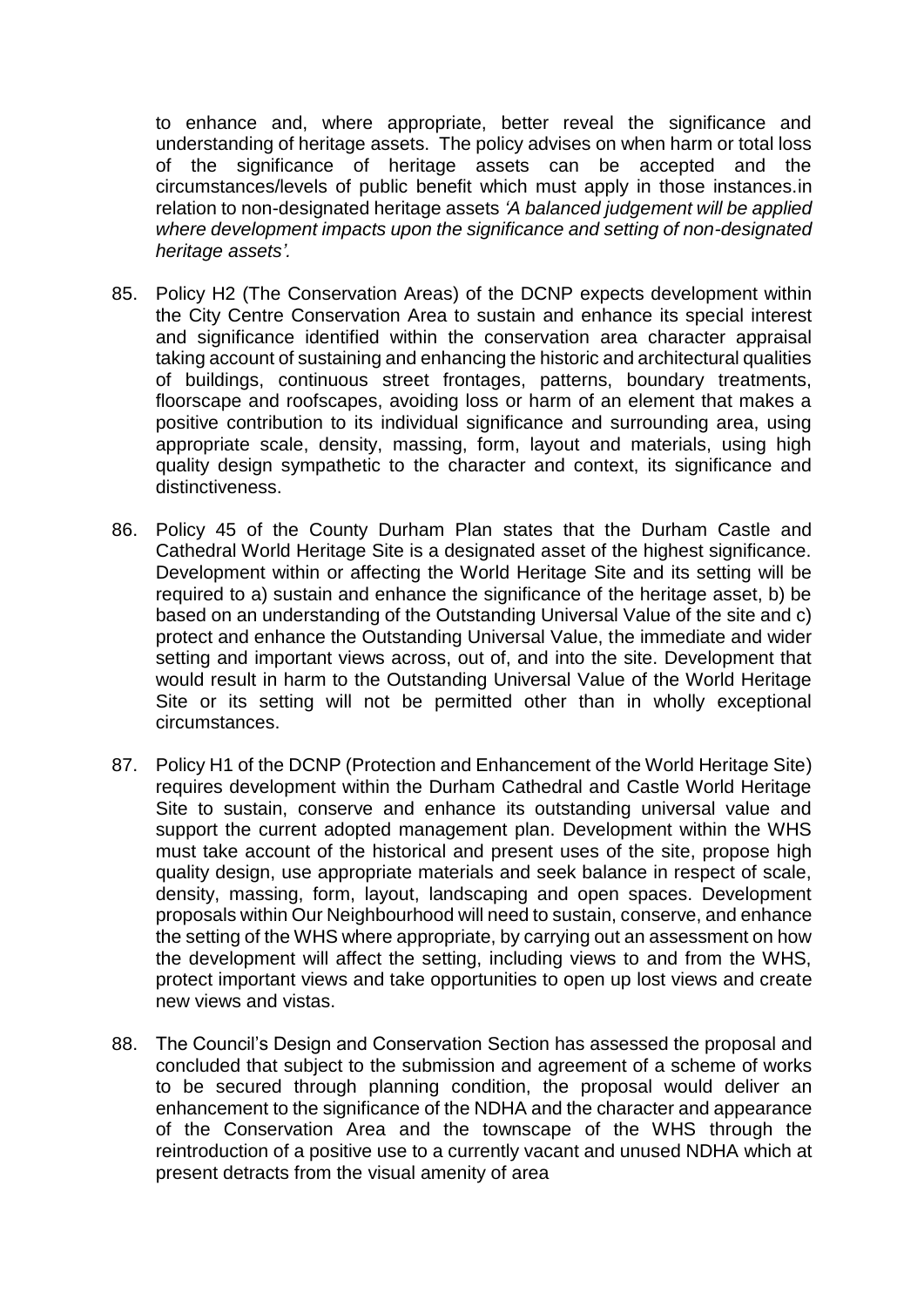89. In light of the above it is considered that the proposal would accord with s.72 of the Planning (Listed Building and Conservation Areas) Act 1990, sections 12 and 16 of the NPPF, Policies 16, 29, 44 and 45 of the County Durham Plan, and Policies of S1, H1 and H2 of the Neighbourhood Plan.

#### Impact upon Residential Amenity

- 90. Policy 29 (Sustainable Design) of the CDP requires all development proposals to achieve well designed buildings and places having regard to SPD advice and sets out 18 elements for development to be considered acceptable, including: making positive contribution to areas character, identity etc.; adaptable buildings; minimising greenhouse gas emissions and use of non-renewable resources; providing high standards of amenity and privacy; contributing to healthy neighbourhoods; and suitable landscape proposals. Provision for all new residential development to comply with Nationally Described Space Standards, subject to transition period. Provision for major developments to appropriately consider the public realm in terms of roads, paths, open spaces, landscaping, access and connectivity, natural surveillance, suitable private and communal amenity space that is well defined, defensible and designed to the needs of its users.
- 91. The above policies and SPD are in broad accordance with paragraph 130 of the NPPF which requires that planning decisions should ensure that developments will create places that are safe, inclusive and accessible and which promote health and well-being, with a high standard of amenity for existing and future users; and where crime and disorder, and the fear of crime, do not undermine the quality of life or community cohesion and resilience.
- 92. Having regard to criteria e) and f) of Policy 29 and the requirements of policy 31 (which supports new development where it can be demonstrated that there will be no unacceptable impact, either individually or cumulatively, on health, living or working conditions or the natural environment and that can be integrated effectively with any existing business and community facilities), the development is not considered to have any adverse impact in this regard.
- 93. The scheme proposes 4no. units of residential accommodation falling within Class C3 of the Town and Country Planning use Classes Order 1987, the details of which have been assessed by the Councils Env. Health Section who confirms that the scheme is acceptable in terms of residential amenity subject to the inclusion of a planning condition requiring the submission and agreement of a scheme of sound insulation prior to the first occupation of the apartments in order to protect future residents from the transfer of noise from surrounding uses.
- 94. Policy 29 also requires that new residential development to comply with NDSS requirements. In this regard the application has submitted details that confirm each of the units proposed meet the necessary NDSS requirements both in terms of overall size and individual bedroom space. However, t is noted that 1 unit is suitable only as a 2 bed 3 persons unit based upon the space requirements of 1 bedroom. However, there is no control to prevent this room being occupied by 2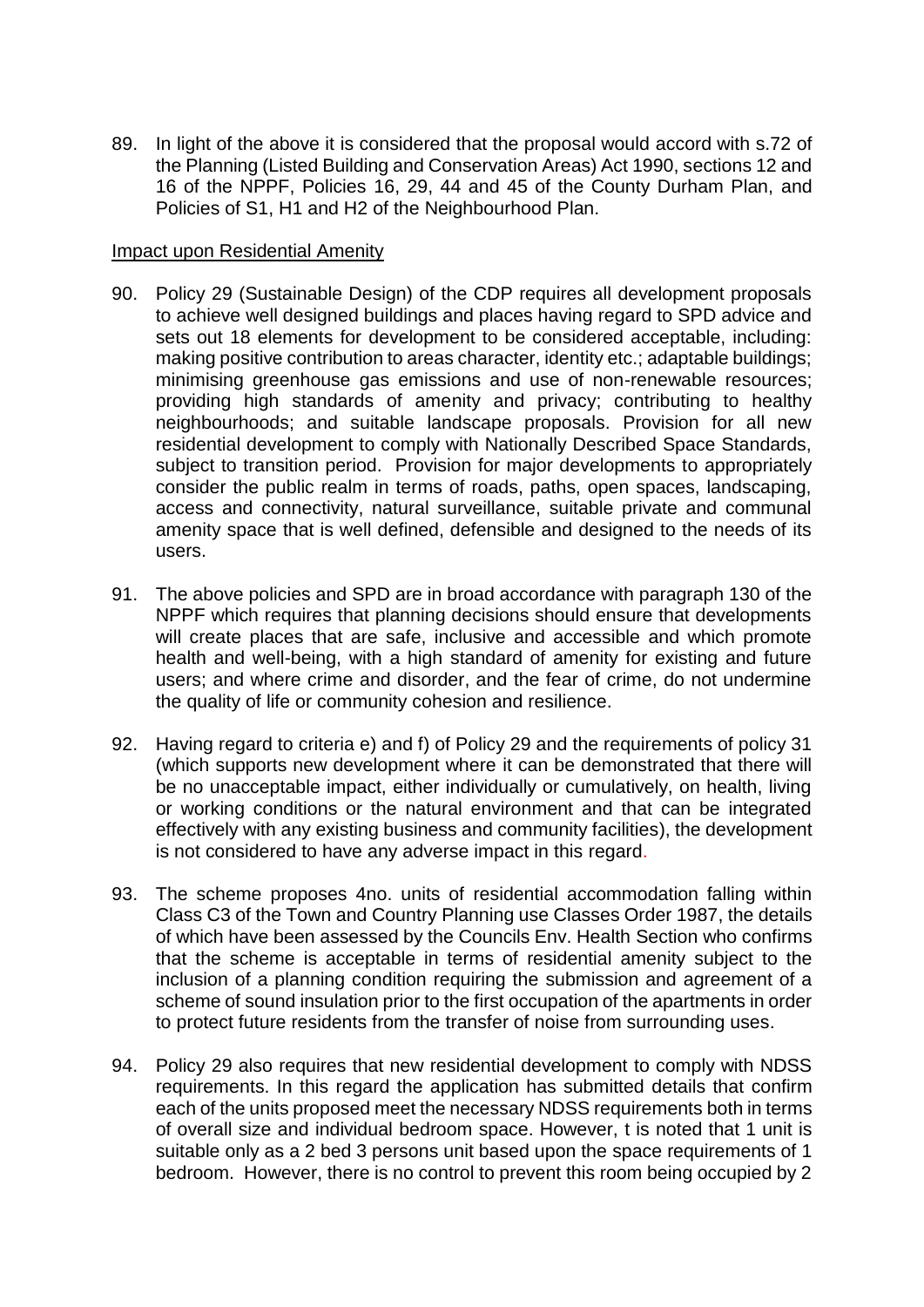persons. Nevertheless, the development is considered to meet minimum internal space requirements and as such accords with policy 29.

- 95. Crime, and fear of crime are material planning considerations with paragraph 92(b) of the NPPF stating that planning decision should aim to ensure that developments provide healthy, inclusive and safe places that are safe and accessible, so that crime and disorder, and the fear of crime, do not undermine the quality of life or community cohesion. With regards to the fear of crime the courts have held that this is only a material consideration where the use, by its nature, would provide a reasonable basis for concern based on robust evidence.
- 96. In this regard it is of note that Durham Constabulary have not objected to the proposal but requested that the developer have regard to use of Secure by Design principles. Whilst general compliance with those principles cannot be secured through planning condition with many of the suggested measures falling outside of the scape of planning control, several of the suggested measures can easily incorporated into the conversion such as those relating to the use of PAS complaint doorsets and window specification.
- 97. In terms of those measures relating to external lighting as already noted the submission and agreement of all external lighting can be secured through planning condition. Therefore, and noting that Durham Constabulary raise no objection to the application, it is not considered that there would be any material increase in crime as a result of the proposals, and with it the fear of crime, and as such these matters should be afforded limited weight in the determination of the application. It is therefore considered that the proposal meets the test of Paragraph 92 of the NPPF and would comply with Policy 29(m)(1 and 6) of the CDP in that it would provide a safe and defensible development.
- 98. Policy 31 (Amenity and Pollution) sets out that development will be permitted where it can be demonstrated that there will be no unacceptable impact, either individually or cumulatively, on health, living or working conditions or the natural environment and that they can be integrated effectively with any existing business and community facilities. Development will not be permitted where inappropriate odours, noise, vibration and other sources of pollution cannot be suitably mitigated against, as well as where light pollution is not suitably minimised. Permission will not be granted for sensitive land uses near to potentially polluting development. Similarly, potentially polluting development will not be permitted near sensitive uses unless the effects can be mitigated.
- 99. The Council's Env. Health Section has assessed the development and offers no objection subject to planning conditions as already noted in relation to the submission and agreement of a noise mitigation scheme. Therefore, subject to the inclusion of a planning condition in this regard it is considered that the proposal is acceptable and would not result in any unacceptable impact upon surrounding residents or future occupiers.
- 100. The design and layout of the proposal is such that privacy and separation distances between the direct facing habitable windows of the proposal to the residential units nearby dwelling exceed the minimum requirements set out by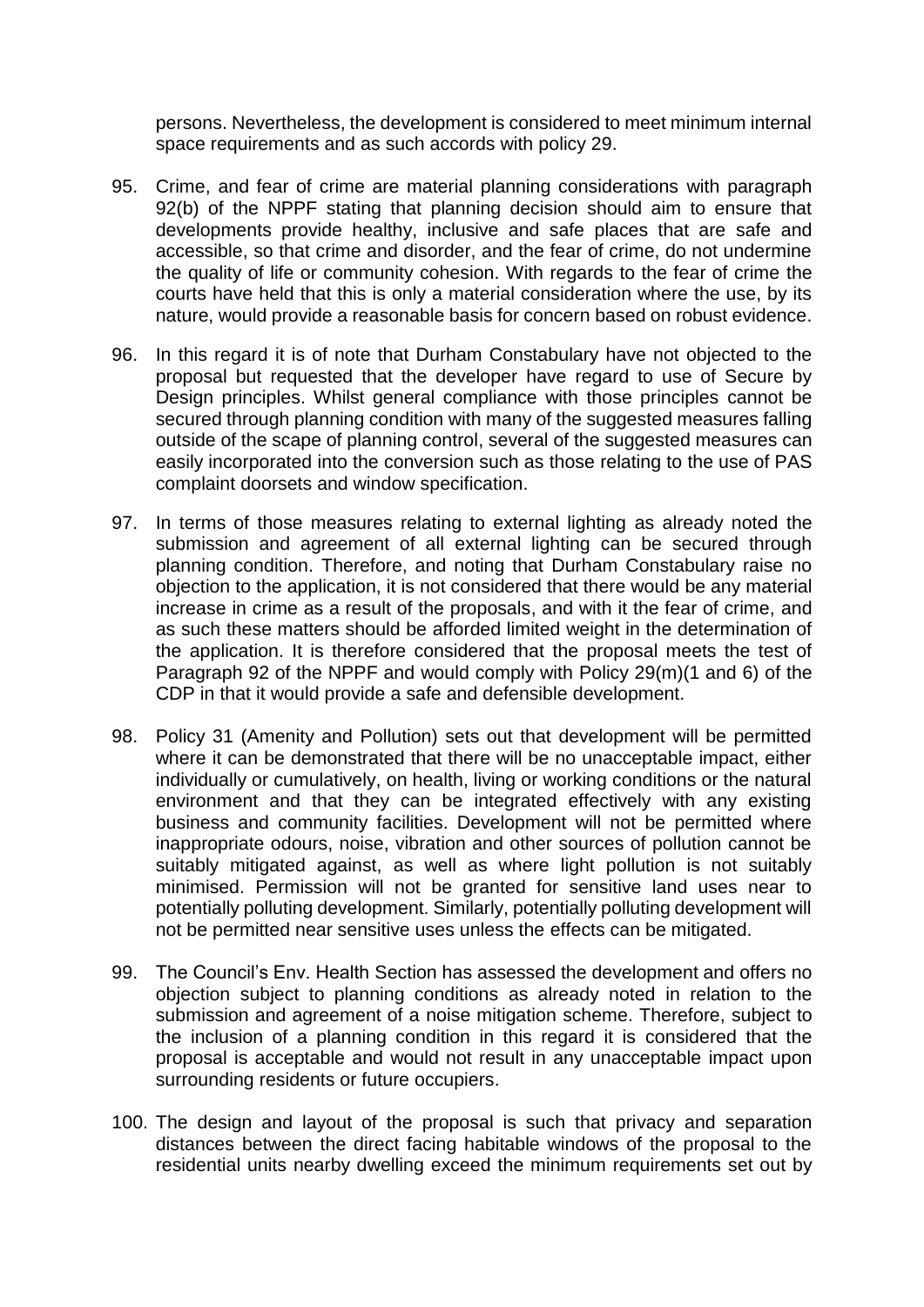the Council's Residential Design SPD and as such the scheme is considered acceptable and would sufficiently protect the privacy and amenity of future occupiers and existing residents in accordance with policies 16, 29 and 31 of the CDP.

101. Therefore, it is considered that the proposal would not have any adverse impact upon existing or future residents in accordance with the requirements of Policies 16, 29 and 31 of the County Durham Plan, the Council's Residential Design SPD, Policy S1 and D4 of the Durham City Neighbourhood Plan and Sections 8 and 12 of the NPPF.

#### Highway and Pedestrian Safety

- 102. Policy 21 of the CDP requires that all development ensures that any vehicular traffic generated by new development can be safely accommodated and have regard to Parking and Accessibility Supplementary Planning Document
- 103. DCNP Policy T1 Sustainable Transport Accessibility and Design seeks to ensure that development proposals will be required to demonstrate best practice in respect of sustainable transport accessibility and design
- 104. DCNP Policy T2 Residential Car Parking supporting developments with or impacting on car parking provided that car parking is designed to reduce vehicle movements on residential streets and is in designated bays or small groups separated by landscaping or features and designed with safety in mind. Consideration should be given to communal off street parking for dwellings without garages. Any EV requirements should not hinder movement by pedestrians or disabled people and should be in keeping with area character. The policy supports the use of car clubs. Should the parking demand require parking controls these will need to be funded through developer contributions.
- 105. DCNP Policy T3 Residential Storage for Cycles and Mobility Aids requires residential development including change of use to seek to provide storage facilities for cycles and, where appropriate mobility aids. Cycle parking should meet DCC standards and should be adaptable for other types of storage with access to electricity.
- 106. Significant concern has been raised from local residents and the Parish Council in relation to the proposed access arrangements which would utilise a one-way system that takes an access from St Giles Close to the west and an egress onto Gilesgate Road to the north. Specifically, the concern is that vehicles entering the site would come into direct conflict with pedestrians entering and leaving those residential properties at St Giles Close as the front doors to some of these units directly abut the private access road. The scheme has undergone a number of amendments since its original submission at the request of the DCC Highway section who are satisfied that the proposed use of the one-way system would safely serve the development.
- 107. Whilst it is acknowledged that the point of entry from St Giles Close is narrow the Highway Authority nevertheless notes that this is acceptable. In addition, regard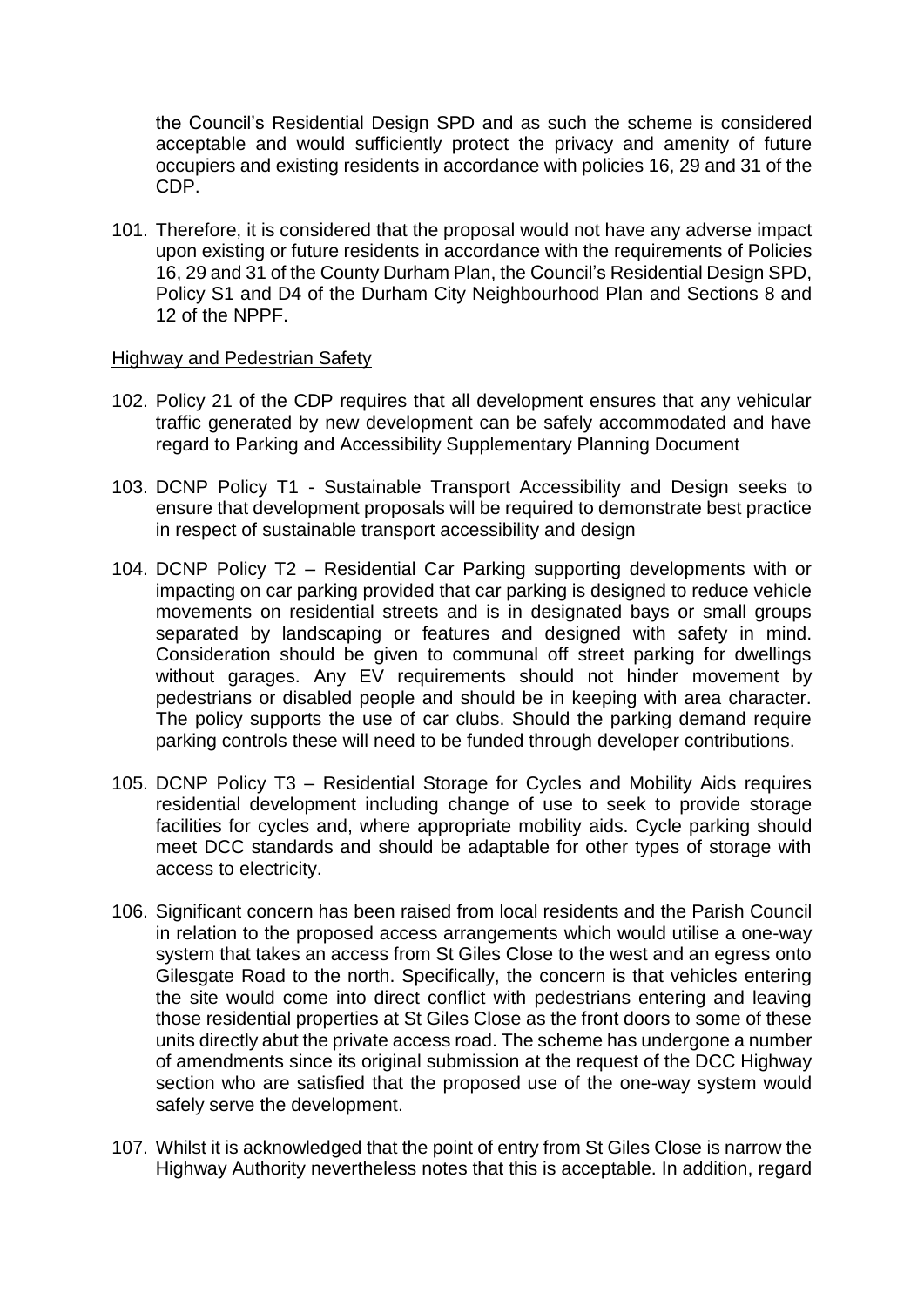must be had to the previous use as a single HMO and commercial unit which could be reintroduced without control and would itself generate vehicle movements re-using the current access point to the north onto Gilesgate Road. With this in mind it is considered that the movement of lighter vehicle associated with residential uses in a one-way system is considered an improvement to the historic use.

- 108. The site provides sufficient space to deliver EV charging points and cycle storage in accordance with appropriate planning policies and the submission and agreement of precise detail in this regard can be secured through planning condition. As such the development is considered to be acceptable in relation to Policy T1 of the DCNP
- 109. In light of the above it is considered that subject to the conditions detailed above it is considered that the proposal complies with Policies 16 and 21 of the County Durham Plan, Policies T1, T2 and T3 of the DCNP and Part 9 (Paragraph 112) of the NPPF.

#### Impact on the character and appearance of the streetscene

- 110. Policy 29 (Sustainable Design) of the County Durham Plan requires all development proposals to achieve well designed buildings and places having regard to SPD advice and sets out 18 elements for development to be considered acceptable, including: making positive contribution to areas character, identity etc.; adaptable buildings; minimising greenhouse gas emissions and use of non-renewable resources; providing high standards of amenity and privacy; contributing to healthy neighbourhoods; and suitable landscape proposals.
- 111. Policy 29 states that all developments should contribute positively to an area's character, identity, heritage significance, townscape and landscape features, helping to create and reinforce locally distinctive and sustainable communities.
- 112. The proposal would make some minor amendments to the existing building and where alterations are proposed these are considered sympathetic. As such it is considered that the character and appearance of the area would be maintained and as already noted this view is supported by the Council's Design and Conservation Section.
- 113. In light of the above it is considered that the proposal is acceptable in relation to Policies 16 and 29 of the CDP and S1 and D4 of the DCNP.

#### **Ecology**

114. The proposal has been considered by the County Ecologist who raises no objection to the application subject to the inclusion of the standard bat informative. It is therefore considered that the proposal is acceptable in regard to Policy 41 of the CDP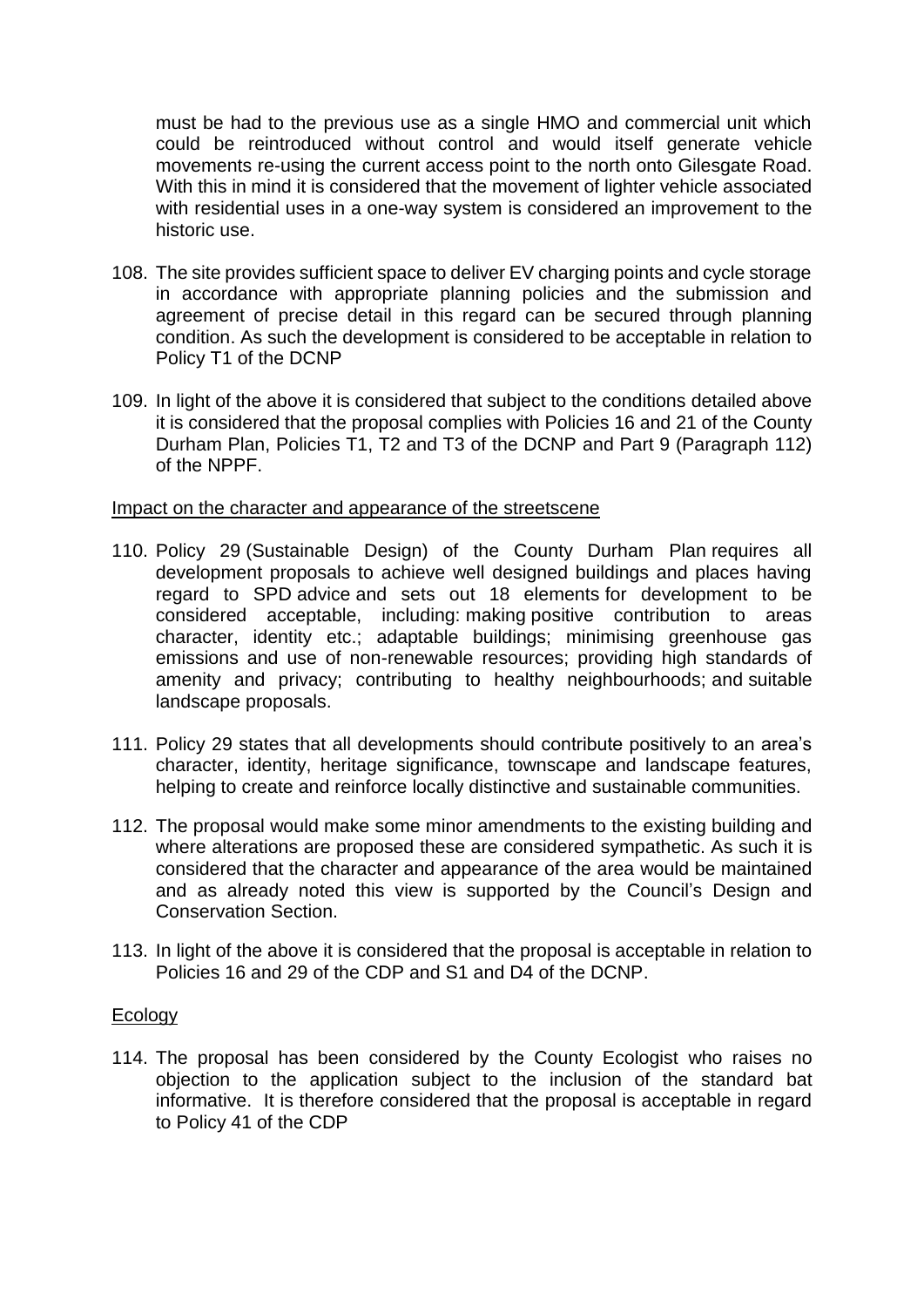# **Connectivity**

115. Policy 27 of the CDP requires new residential development to be served by a high-speed broadband connection unless it can be demonstrated that this is not appropriate. The development would be located within close proximity to existing residential dwellings close to the centre as such it does not appear that there any significant constraints to delivering the connectivity in accordance with the requirements of policy 27 although the submission and agreement of precise detail in this regard could be secured through planning condition. Subject to the inclusion of a planning condition in this regard the development is considered to accord with the aims of policy 27 of the CDP.

# Public Sector Equality Duty

116. Section 149 of the Equality Act 2010 requires public authorities when exercising their functions to have due regard to the need to i) the need to eliminate discrimination, harassment, victimisation and any other prohibited conduct, ii) advance equality of opportunity between persons who share a relevant protected characteristic and persons who do not share it and iii) foster good relations between persons who share a relevant protected characteristic and persons who do not share that characteristic. In this instance, officers have assessed all relevant factors and do not consider that there are any equality impacts identified.

# **CONCLUSION**

117. In summary, it is considered that the principle of the development is acceptable in planning terms and would accord with the broad aims of policies 6 and 16 of the CDP subject to the inclusion of appropriate planning conditions. Specifically, it is considered that the development is acceptable in terms of the impact on the designated and non-designated heritage asset in that it would deliver enhancement to the NDHA and the Durham City Centre Conservation Area, provides acceptable levels of amenity space and privacy, and maintains the amenity of the existing residents, is acceptable in terms of highway safety and ecology in accordance with Policies 1, 6, 16, 21, 27, 29, 31, 33, 41, 44 and 45 of the County Durham Plan, S1, H1, H2, T1, T2, T3 and D4 of the Durham City Neighbourhood Plan and Parts 2, 4, 8, 9, 11, 12, 15 and 16 of the National Planning Policy Framework.

# **RECOMMENDATION**

- 118. That the application be **APPROVED** subject to the following conditions;
- 1. The development hereby permitted shall be begun before the expiration of three years from the date of this permission.

Reason: Required to be imposed pursuant to Section 91 of the Town and Country Planning Act 1990 as amended by the Planning and Compulsory Purchase Act 2004.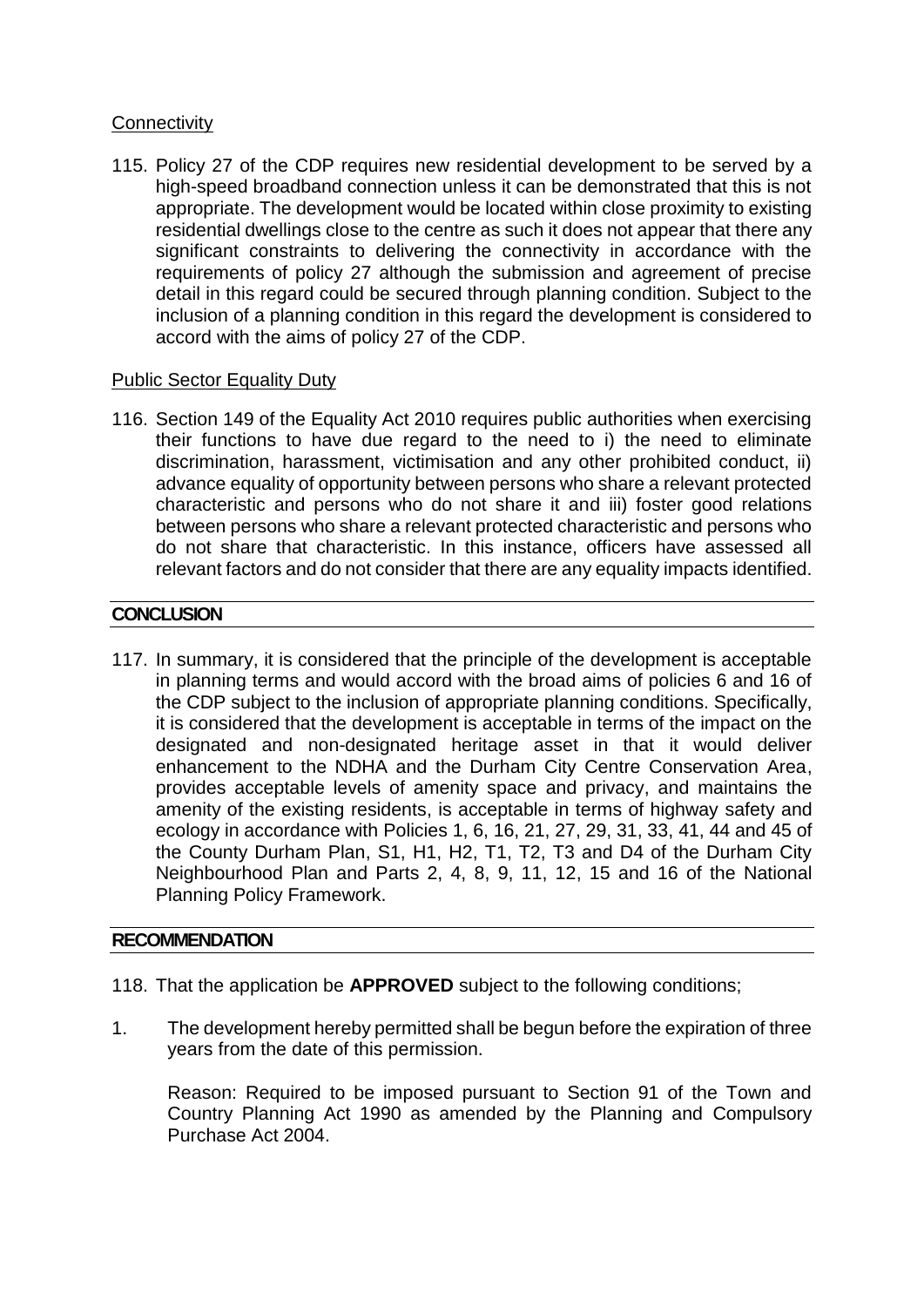2. The development hereby approved shall be carried out in strict accordance with the approved plans listed in Part 3 - Approved Plans.

Reason: To define the consent and ensure that a satisfactory form of development is obtained in accordance with Policy(ies) 1, 6, 16, 21, 27, 29, 31, 33, 41 and 44 of the County Durham Plan, S1, H1, H2, T1, T2, T3 and D4 of the Durham City Neighbourhood Plan and Parts 2, 4, 8, 9, 11, 12 and 16 of the National Planning Policy Framework.

3. No unit hereby approved shall be occupied until such time as a scheme detailing the precise means of broadband connection to the site has been submitted to and agreed in writing by the local planning. Thereafter, the development shall be carried out in accordance with the agreed detail.

Reason: To ensure a high quality of development is achieved and to comply with the requirements of policy 27 of the County Durham Plan.

- 4. Prior to beneficial occupation of the premises a scheme of sound proofing measures shall be installed in compliance with Approved Document E - Resistance to the passage of sound. The aim of the scheme shall be to ensure that the noise insulation of walls/floors between the adjoining room shall be sufficient to prevent excessive ingress of noise and shall comply with the following levels:
	- o 35dB LAeq 16hr bedrooms and living room during the day-time (0700 2300)
	- o 30 dB LAeq 8hr in all bedrooms during the night time (2300 0700)
	- o 45 dB LAmax in bedrooms during the night-time
	- o 55dB LAeq 16hr in outdoor living areas

The scheme shall be fully installed and operational prior to the beneficial occupation of the development and shall be permanently retained thereafter.

Reason: To protect the amenity of residents in accordance with the aims of policy 31 of the County Durham Plan and Part 15 of the NPPF.

5. Notwithstanding any details of materials submitted with the application no development shall commence until details of the make, colour and texture of all walling and roofing materials, window details and rainwater goods, new surface treatment and landscaping have been submitted to and approved in writing by the Local Planning Authority. The development shall be constructed in accordance with the approved details.

Reason: In the interests of the appearance of the area and to comply with Policy 29 of the County Durham Plan and Part 12 of the National Planning Policy Framework.

6. Prior to commencement of the development hereby approved a detailed schedule of works shall be submitted to and agreed in writing by the Local Planning Authority, setting out the current condition of the non-designated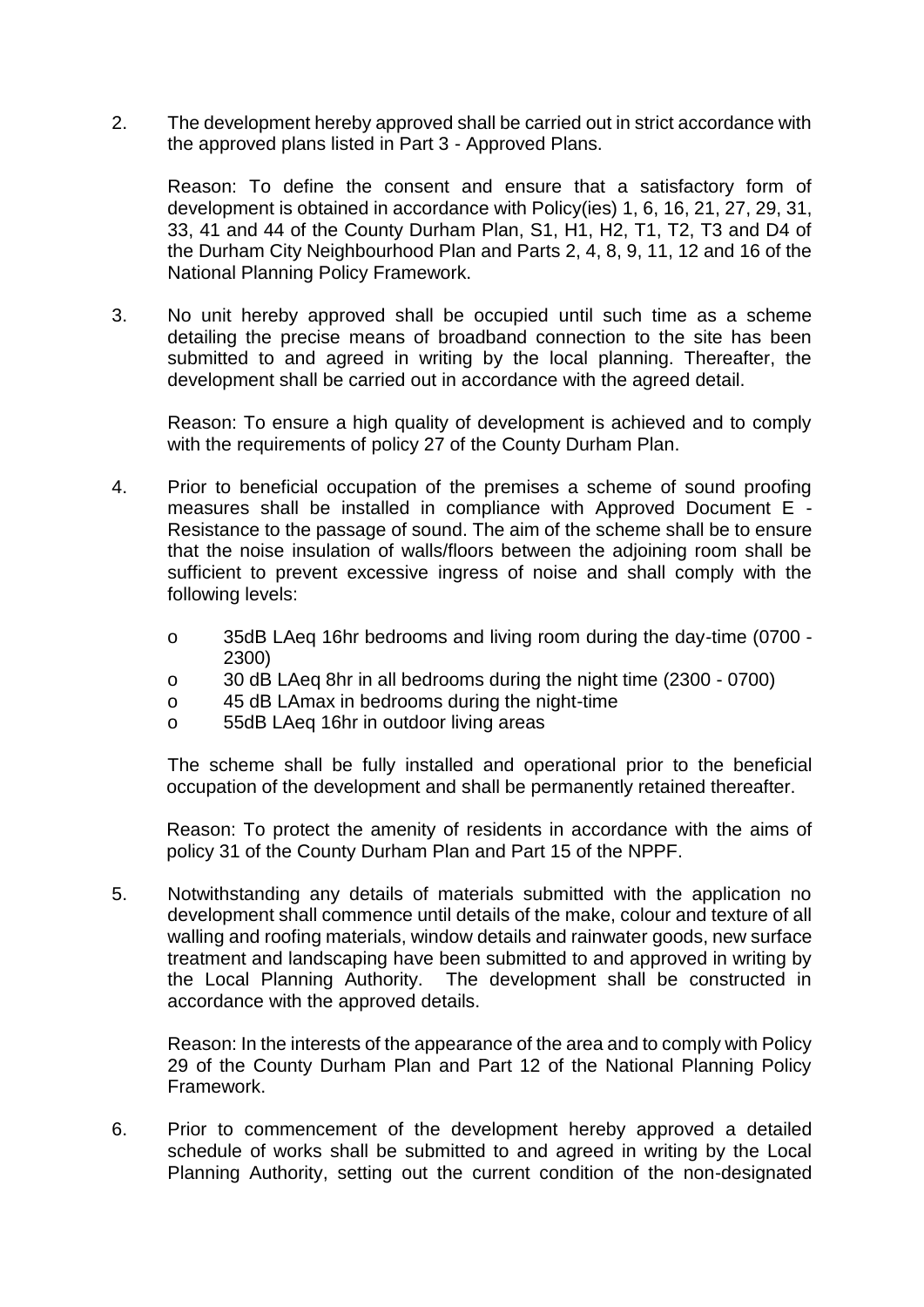heritage asset and the extent of the internal alterations, and thereafter the approved works shall be undertaken fully in accordance with the agreed details

Reason: To protect the significance of the NDHA in accordance with Policy 44 and 45 of the County Durham Plan and H1 and H2 of the City of Durham Neighbourhood Plan.

7. Prior to the first occupation of the development hereby approved, details of all means of enclosure of the site shall be submitted to and approved in writing by the Local Planning Authority. The enclosures shall be constructed and retained in accordance with the approved details thereafter.

Reason: In the interests of the visual amenity of the area and to comply with Policy 29 of the County Durham Plan and Parts 12 and 15 of the National Planning Policy Framework.

8. Prior to the first occupation of the development hereby approved details of all external lighting shall be submitted to and approved in writing by the Local Planning Authority. The detail provided shall demonstrate adherence to the ILP guidance notes for the reduction of intrusive light and shall thereafter, be installed and maintained in accordance with the approved details.

Reason: In order to minimise light spillage and glare and protect residential amenity in accordance with Policy 31 of the County Durham Plan and Local Plan and Part 15 of the National Planning Policy Framework.

9. Prior to the first occupation of the development hereby approved, details of bin stores shall be submitted to and approved in writing by the Local Planning Authority. The bin stores shall be constructed in accordance with the approved details and be made available prior to the occupation of the development to which they relate.

Reason: In the interests of visual amenity and highway safety in accordance with Policies 21 and 29 of the County Durham Plan and Parts 9, 12 and 15 of the National Planning Policy Framework

10. In undertaking the development that is hereby approved:

No external construction works, works of demolition, deliveries, external running of plant and equipment shall take place other than between the hours of 0730 to 1800 on Monday to Friday and 0730 to 1400 on Saturday.

No internal works audible outside the site boundary shall take place on the site other than between the hours of 0730 to 1800 on Monday to Friday and 0800 to 1700 on Saturday.

No construction works or works of demolition whatsoever, including deliveries, external running of plant and equipment, internal works whether audible or not outside the site boundary, shall take place on Sundays, Public or Bank Holidays.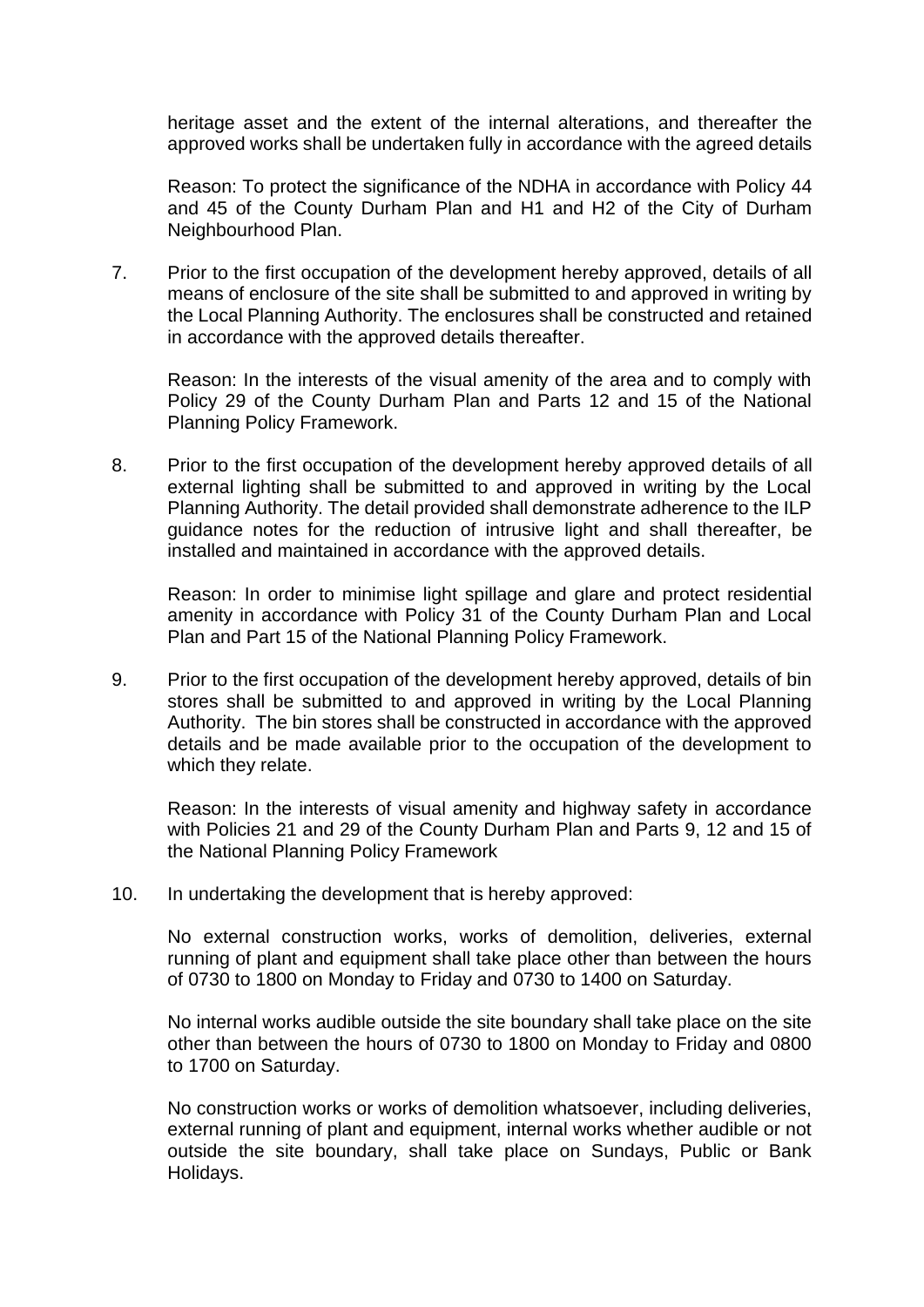For the purposes of this condition, construction works are defined as: The carrying out of any building, civil engineering or engineering construction work involving the use of plant and machinery including hand tools.

Reason: To protect the residential amenity of existing and future residents from the development in accordance with Policy 31 of the County Durham Plan and Part 15 of the National Planning Policy Framework.

11. Notwithstanding the provisions of the Town and Country Planning (General Permitted Development Order) 2015 (as amended) (or any revocation and reenactment of that order), the premises shall be used only for the purposes of C3 residential accommodation and for no other use.

Reason: In the interests of the amenity of the area in accordance with Policies 29 and 31 of the County Durham Plan and Part 15 of the National Planning Policy Framework.

12. Prior to the first occupation of the dwellings hereby permitted, a detailed management strategy scheme for the development (which shall include but not be limited to the one-way access system, a parking management strategy, details of the means of electronic vehicle charging and building security) shall be submitted to and approved in writing by the Local Planning Authority. Thereafter, the agreed scheme shall be implemented in accordance and maintained for the lifetime of the development.

Reason: The applicants special circumstances allow this development to be approved in compliance with Policies 1, 6, 16, 21, 25, 26, 27, 28, 29, 31, 32, 33, 35, 36 and 44 of the County Durham Plan and Parts 2, 4, 8, 9, 11, 12 and 16 of the National Planning Policy Framework.

#### **STATEMENT OF PROACTIVE ENGAGEMENT**

In accordance with Article 35(2) of the Town and Country Planning (Development Management Procedure) (England) Order 2015, the Local Planning Authority has, without prejudice to a fair and objective assessment of the proposals, issues raised and representations received, sought to work with the applicant in a positive and proactive manner with the objective of delivering high quality sustainable development to improve the economic, social and environmental conditions of the area in accordance with the NPPF

#### **BACKGROUND PAPERS**

Submitted application form, plans supporting documents and subsequent information provided by the applicant. The National Planning Policy Framework (2021) National Planning Practice Guidance Notes County Durham Plan (2020) Durham City Neighbourhood Plan (2021) Statutory, internal and public consultation responses